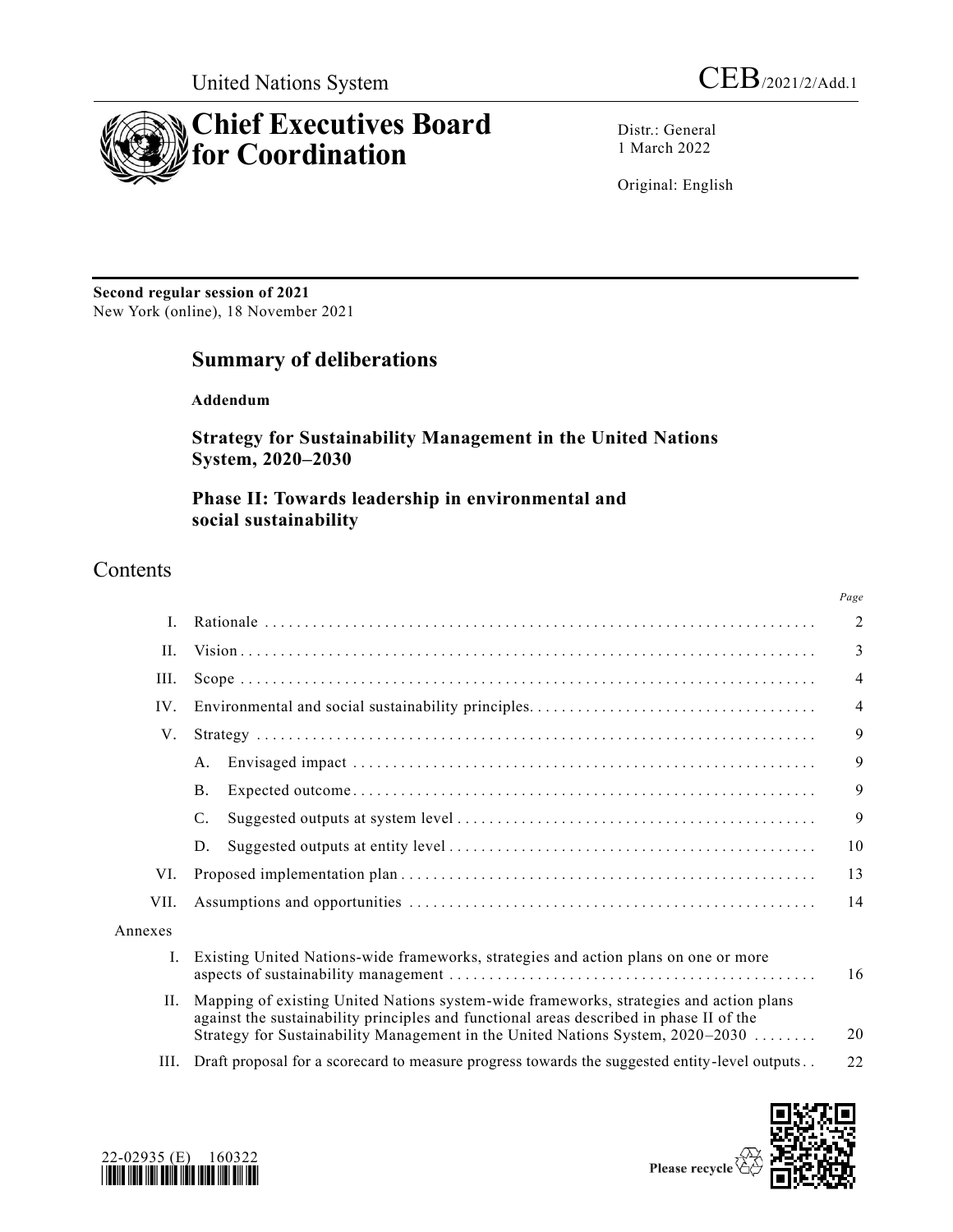# **I. Rationale**

1. The normative authority and impact of the United Nations<sup>1</sup> are unique. Through its unparalleled convening power, the United Nations works with Member States to promote peace, human rights and sustainable development for all. But the United Nations must also live up to the principles it promotes by applying and defending them within the Organization itself. The United Nations should and must be a leading example in terms of environmental and social sustainability management.

2. The United Nations has achieved many exemplary achievements in specific areas of environmental and social sustainability management. In the spirit of the ongoing United Nations reform, it is important for the United Nations system to have a comprehensive vision for sustainability management and that the United Nations entities can aspire to that vision and follow a common strategy. The values, principles and standards enshrined in the Charter of the United Nations, the Universal Declaration of Human Rights and other international human rights instruments, and the 2030 Agenda for Sustainable Development (General Assembly resolution [70/1\)](https://undocs.org/en/A/RES/70/1) must serve as a compass for that common vision and strategy.

3. The mandate for the development of a comprehensive vision and strategy for the sustainability of the United Nations system was provided at the twenty-fourth meeting of the senior officials of the United Nations Environment Management Group in  $2018<sup>2</sup>$  and was reinforced by a call from the Secretary-General for the United Nations to intensify its internal efforts to combat climate change.<sup>3</sup> In 2019, the United Nations Environment Management Group and the Sustainable United Nations facility presented phase I (environmental sustainability in the area of management) of the two-part Strategy for Sustainability Management in the United Nations System, 2020–2030 to the United Nations Chief Executives Board for Coordination (CEB) [\(CEB/2019/1/Add.1\)](https://undocs.org/en/CEB/2019/1/Add.1). Phase I of the Strategy sets out a comprehensive vision for sustainability management in the United Nations and a strategy focused on environmental sustainability in the area of management. Upon endorsement of phase I of the Strategy, CEB requested that its commitments be incorporated into a comprehensive sustainability strategy for the United Nations system, encompassing a broader and fuller picture of environmental and social sustainability in United Nations system policies, programming and support functions. Phase II of the Strategy (towards leadership in environmental and social sustainability), contained in the present document, responds to that request. Phase II does not replace phase I, which remains in effect.

4. The development of a comprehensive strategy for environmental and social sustainability across all functions of the United Nations has the full support of Member States, who underscored, in General Assembly resolution [66/288,](https://undocs.org/en/A/RES/66/288) entitled "The future we want", the need for the United Nations to advance the integration of sustainable development into its own work; emphasized, in the 2030 Agenda for Sustainable Development and in resolution [75/1](https://undocs.org/en/A/RES/75/1) on the declaration on the commemoration of the seventy-fifth anniversary of the United Nations, the central role of the United Nations in supporting the achievement of the Sustainable Development Goals; and requested, in resolution [75/233](https://undocs.org/en/A/RES/75/233) on the quadrennial comprehensive policy review of operational activities for development of the United Nations system, that the entities of the United Nations development system continue

<sup>&</sup>lt;sup>1</sup> For the purpose of phase II of the Strategy for Sustainability Management of the United Nations System, "United Nations" is defined as the United Nations system, which, in addition to the United Nations Secretariat entities, comprises the specialized agencies, programmes and funds, each with their own mandate, governance and budget. See [www.un.org/en/pdfs/un\\_system\\_chart.pdf.](http://www.un.org/en/pdfs/un_system_chart.pdf)

<sup>2</sup> See [https://unemg.org/wp-content/uploads/2019/05/SOM24\\_Final\\_Report.pdf.](https://unemg.org/wp-content/uploads/2019/05/SOM24_Final_Report.pdf)

<sup>&</sup>lt;sup>3</sup> As decided in January 2019 by the Executive Committee of the Secretary-General.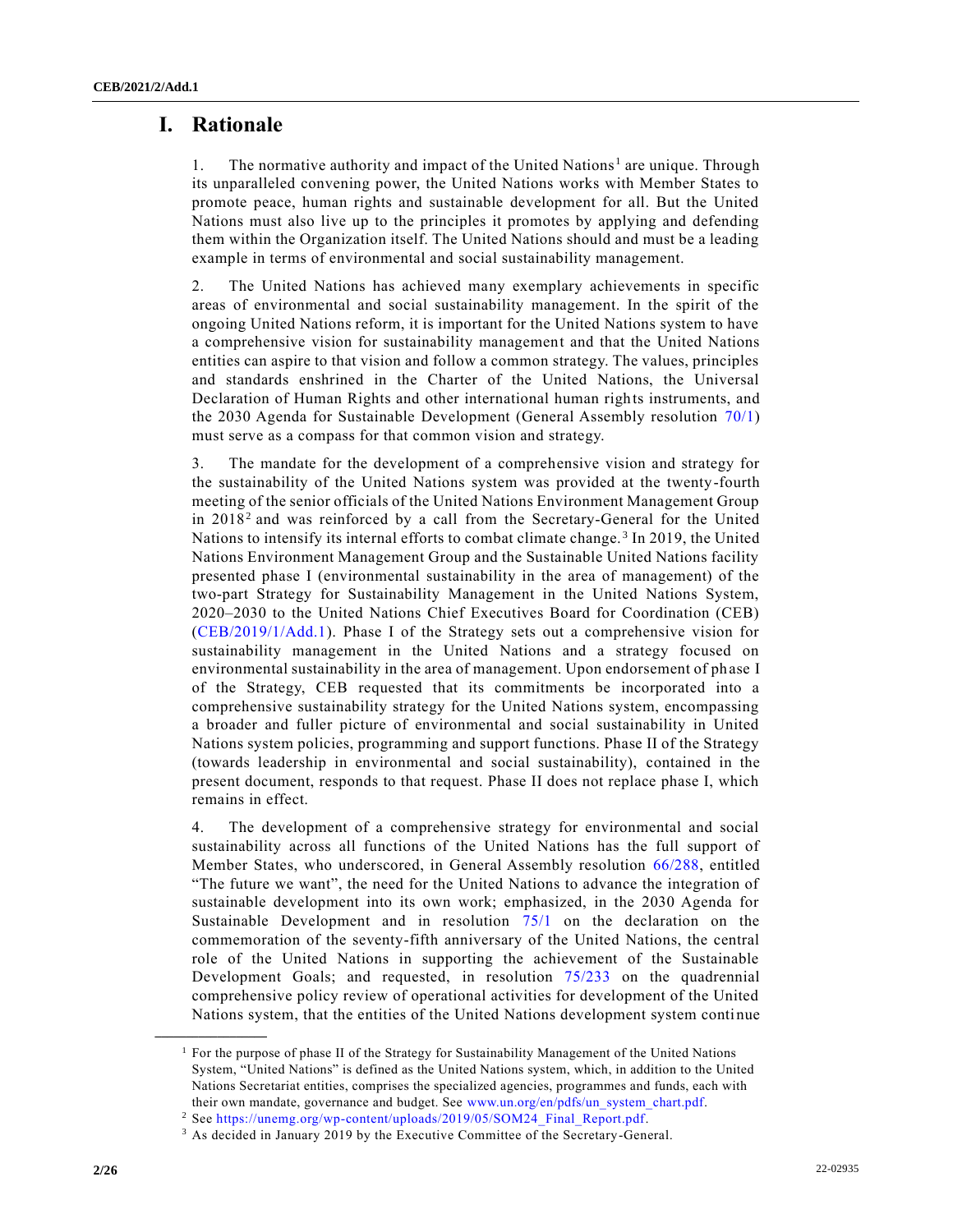to mainstream human rights, the leave no one behind principle, gender equality, youth, disability inclusion, disaster risk reduction, and climate- and environmentresponsive approaches, among other issues, into their work and reporting.

5. Phase II of the Strategy shares the same comprehensive vision for environmental and social sustainability that is contained in phase I, but that vision is translated, by means of a theory of change, into a framework for environmental and social sustainably for all functions of the United Nations. Moreover, it is acknowledged in phase II that multiple frameworks, strategies and action plans are already in place within the United Nations on specific dimensions of sustainability, such as environmental sustainability or gender equality (see annex I). In phase II, a set of principles and a theory of change are proposed to: (a) build a unifying framework around existing system-level frameworks, strategies and action plans; and (b) stimulate existing sustainability initiatives at the entity level in order to address all dimensions of environmental and social sustainability across all functional areas. <sup>4</sup> The theory of change incorporates concepts provided in the Framework for Advancing Environmental and Social Sustainability in the United Nations System and the Interim Guide for Advancing the Environmental and Social Sustainability Framework in the United Nations System. <sup>5</sup>

6. The theory of change proposed in the present document provides an overview of one possible pathway to realizing the vision of the Strategy. The entity-level outputs put forward in the theory of change are intended to inform sustainability management within the specific operational contexts of entities and should in no way interfere with the mandate and guidance provided by the governing bodies of entities. Moreover, not all the suggested outputs of the proposed theory of change may apply to all entities of the United Nations system. Entity-level reporting on the implementation of phase II of the Strategy will be voluntary.

# **II. Vision**

**\_\_\_\_\_\_\_\_\_\_\_\_\_\_\_\_\_\_**

7. The United Nations system made a commitment to be fit to lead the delivery of the Sustainable Development Goals by being innovative, inclusive and resultsoriented, and by effectively linking together normative frameworks, policy-support capabilities and operational activities. In the Strategy, the actions needed to complete the transition of the United Nations system to the sustainable and resilient path envisaged in the 2030 Agenda for Sustainable Development are outlined.

8. Under the 2030 vision for sustainability management, the United Nations system is a leader in integrating environmental and social sustainability considerations across its work in a systematic and coherent way, practising the principles that it promotes and leaving a positive legacy.

9. Fundamental to this vision are the objectives to embody the Sustainable Development Goals at all levels of the United Nations system; lead by example; ensure the harmonization of internal sustainability initiatives; manage risks;

<sup>4</sup> Phase II of the Strategy does not supersede but rather complements the existing sustainability frameworks, strategies and action plans, including phase I of the Strategy, (see annex I); the commitments thereof and reporting thereon remain unaltered.

<sup>5</sup> The Framework and Interim Guide are the outcomes of a consultative process on advancing environmental and social sustainability in the United Nations system and were presented at the eighteenth and twentieth meetings of the senior officials of the United Nations Environment Management Group respectively. More information is available at [https://unemg.org/our](https://unemg.org/our-work/internal-sustainability/environmental-and-social-sustainability)[work/internal-sustainability/environmental-and-social-sustainability.](https://unemg.org/our-work/internal-sustainability/environmental-and-social-sustainability)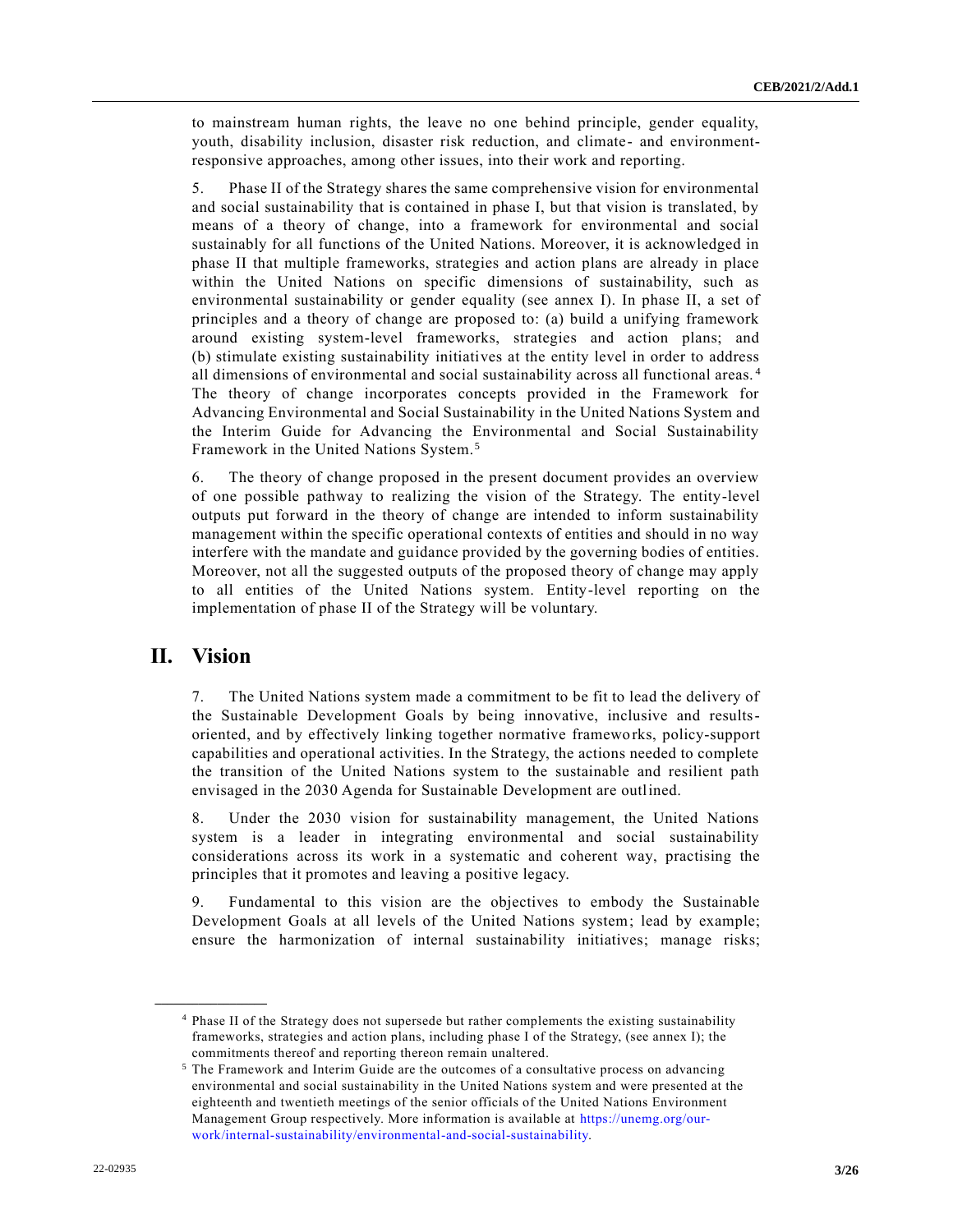strengthen business resilience; enhance credibility and accountability; and achieve financial savings through optimal resource efficiency.

# **III. Scope**

10. In functional terms, phase II of the Strategy applies to all internal functions of the United Nations, namely:

(a) Entity-level governance functions, including policy development, strategic planning, organizational set-up, leadership, enterprise risk management, performance management, reporting and auditing;

(b) Entity-level programme functions, including the planning, implementation, monitoring and evaluation of projects and programmes;

(c) Entity-level management functions, including facilities management, human resources management, financial management, procurement and supply chain, travel, events management, and information and communications technology;

System-wide coordination functions, including the tracking of and reporting on environmental and social sustainability in the United Nations system and the facilitation of knowledge-sharing.

11. In thematic terms, phase II of the Strategy is focused on the environmental and social dimensions of sustainability management and explicitly provides for principles on environmental and social sustainability. The associated economic dimension of sustainability is implicitly included.

### **IV. Environmental and social sustainability principles**

12. Phase II of the Strategy promotes the mainstreaming of 10 environmental and social sustainability principles across all functions of the United Nations. Those principles reflect the values, principles and standards of the Charter of the United Nations, the Universal Declaration of Human Rights and other international human rights instruments, the 2030 Agenda for Sustainable Development, the report of the Secretary-General entitled "Our Common Agenda" [\(A/75/982\)](https://undocs.org/en/A/75/982) and the Model Approach to Environmental and Social Standards in United Nations Programming. <sup>6</sup> The description of each principle recalls the specific frameworks, strategies and action plans that are already in place in the United Nations for the mainstreaming of the respective principle into the work of the United Nations.

#### *Related to people*

**\_\_\_\_\_\_\_\_\_\_\_\_\_\_\_\_\_\_**

(a) **Apply a human rights-based approach**: the United Nations system has a standing legal mandate and a central duty to promote and encourage respect for human rights, as set forth in the Universal Declaration of Human Rights, the International Covenant on Economic, Social and Cultural Rights, the International Covenant on Civil and Political Rights and other international human rights instruments. The commitment of the United Nations to apply a human rights-based approach in all its work has been affirmed by the Secretary-General in "The highest aspiration: a call to action for human rights".<sup>7</sup> One of the guiding principles of the

<sup>6</sup> Presented at the twenty-fourth meeting of the senior officials of the United Nations Environment Management Group in 2019. More information is available at [https://unemg.org/modelapproach.](https://unemg.org/modelapproach)

 $7$  Presented by the Secretary-General on the occasion of the seventy-fifth anniversary of the United Nations. Available at [www.un.org/peacebuilding/sites/www.un.org.peacebuilding/files/](http://www.un.org/peacebuilding/sites/www.un.org.peacebuilding/files/documents/2020_sg_call_to_action_for_hr_the_highest_aspiration.pdf) [documents/2020\\_sg\\_call\\_to\\_action\\_for\\_hr\\_the\\_highest\\_aspiration.pdf.](http://www.un.org/peacebuilding/sites/www.un.org.peacebuilding/files/documents/2020_sg_call_to_action_for_hr_the_highest_aspiration.pdf)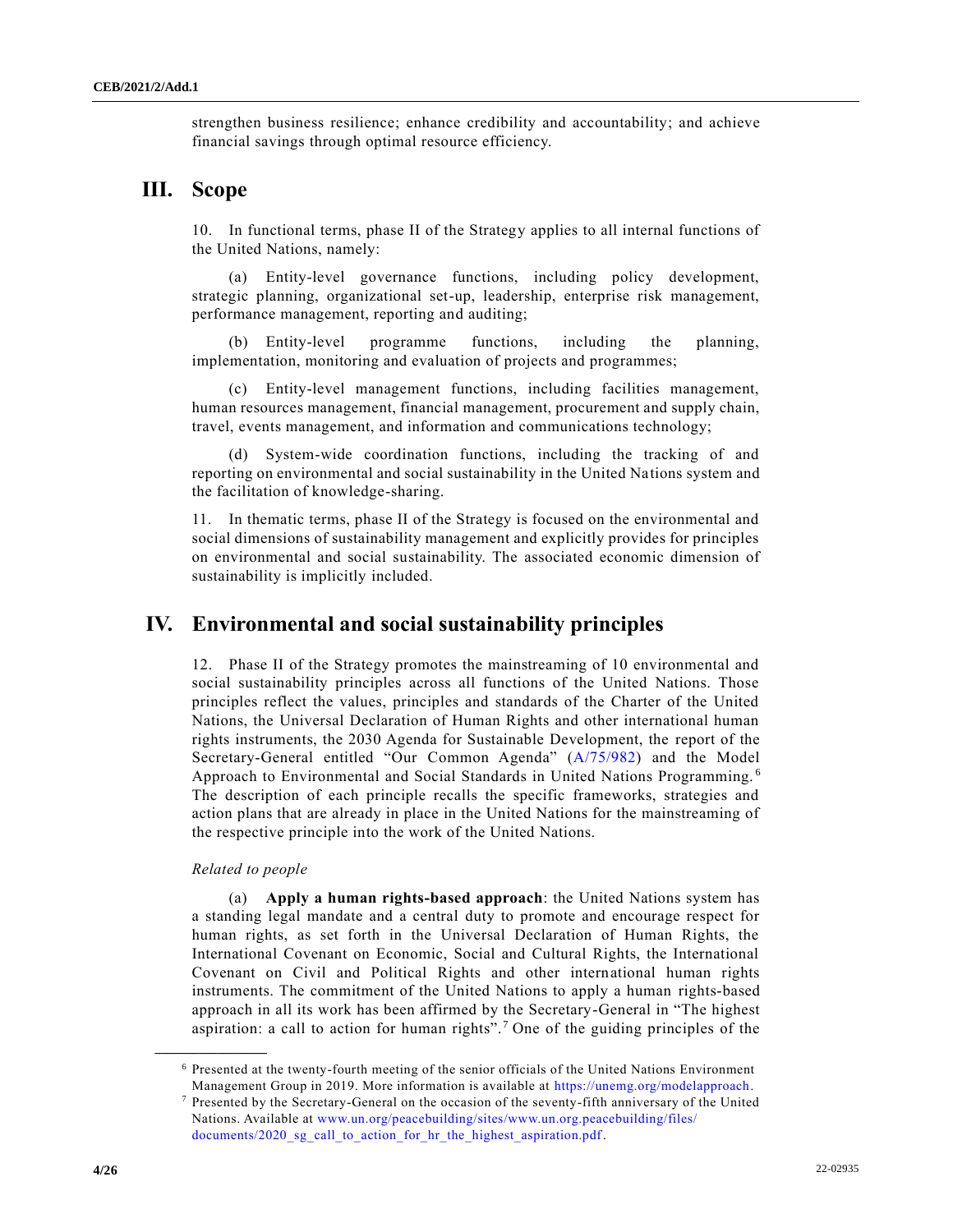call to action is that, within the United Nations, human rights must be fully considered in all decision-making, operations and institutional commitments. Entities must make full use of existing human rights tools and entry points to further the realization of the human rights of current and future generations, and must support Governments and other relevant actors to adhere to their respective human rights obligations and responsibilities. In the related United Nations Guidance Note on the Protection and Promotion of Civic Space, <sup>8</sup> the importance of meaningful, inclusive and safe participation to allow for people's voices to be heard and taken into account is emphasized. In crisis settings, the humanitarian actions of the United Nations are guided by the humanitarian principles of humanity, neutrality, impartiality and independence, endorsed by the General Assembly in its resolutions [46/182](https://undocs.org/en/A/RES/46/182) and [58/114.](https://undocs.org/en/A/RES/58/114)

(b) **Leave no one behind**: the pledge made by Member States to "leave no one behind", as provided for in the 2030 Agenda for Sustainable Development, represents a commitment to eradicate poverty in all its forms, end discrimination and exclusion, and reduce inequalities and vulnerabilities, as well as recognition that such a pledge is necessary to shift the world onto a sustainable path. The role of the United Nations in realizing that pledge is described in "Leaving No One Behind: A Shared United Nations System Framework for Action",<sup>9</sup> which provides United Nations entities, their staff and other interested stakeholders with guidance on promoting respect for human rights and eliminating all forms of discrimination.<sup>10</sup> United Nations entities must enshrine the commitment to equality in all strategic planning, prioritize interventions that address the situation of the most marginalized and disadvantaged, and proactively seek to give visibility and voice to marginalized and disadvantaged groups in all areas of decision-making. Specific strategies to mainstream attention for certain marginalized or disadvantaged groups have also been endorsed, including the system-wide action plan for ensuring a coherent approach to achieving the ends of the United Nations Declaration on the Rights of Indigenous Peoples [\(E/C.19/2016/5\)](https://undocs.org/en/E/C.19/2016/5) and a call to action on building an inclusive, sustainable and resilient future with indigenous peoples (see [CEB/2020/2/Add.1/Rev.1\)](https://undocs.org/en/CEB/2020/2/Add.1/Rev.1); the United Nations Youth Strategy on children and young people, developed by the Inter-Agency Network on Youth Development; the United Nations Disability Inclusion Strategy on persons with disabilities [\(CEB/2019/1/Add.6\)](https://undocs.org/en/CEB/2019/1/Add.6); and the United Nations Network on Migration<sup>11</sup> workplan for coordination on migrants.

(c) **Pursue gender equality and the empowerment of women**: sustainable development cannot occur without the equal and active participation of women and girls at all levels. The basis for all work on gender equality is provided by the Convention on the Elimination of All Forms of Discrimination Against Women, which requires countries to eliminate discrimination against women and girls in all areas of life and promotes women's and girls' equal rights. The mainstreaming of gender equality and women's empowerment into the work areas of the United Nations system is outlined in the United Nations System-Wide Action Plan on Gender Equality and

<sup>8</sup> Available at [https://www.ohchr.org/Documents/Issues/CivicSpace/UN\\_Guidance\\_Note.pdf.](https://www.ohchr.org/Documents/Issues/CivicSpace/UN_Guidance_Note.pdf)

<sup>9</sup> Available at [https://unsceb.org/sites/default/files/imported\\_files/CEB equality framework-A4-](https://unsceb.org/sites/default/files/imported_files/CEB%20equality%20framework-A4-web-rev3_0.pdf) web-rev3 0.pdf, [CEB/2016/1.](https://undocs.org/en/CEB/2016/1)

<sup>10</sup> Pursuant to article 2 of the Universal Declaration of Human Rights, discrimination on the basis of race, colour, sex, language, religion, political or other opinion, national or social origin, property, birth or other status is prohibited. Other international human rights mechanisms have since specified that "other status" includes discrimination on the basis of age, nationality, marital and family status, sexual orientation and gender identity, health status, place of residence, economic and social situation, and civil, political or other status.

<sup>&</sup>lt;sup>11</sup> The United Nations Network on Migration, through its annual workplans, seeks to provide system-wide support to Member States and partners in the implementation of the Global Compact for Safe, Orderly and Regular Migration.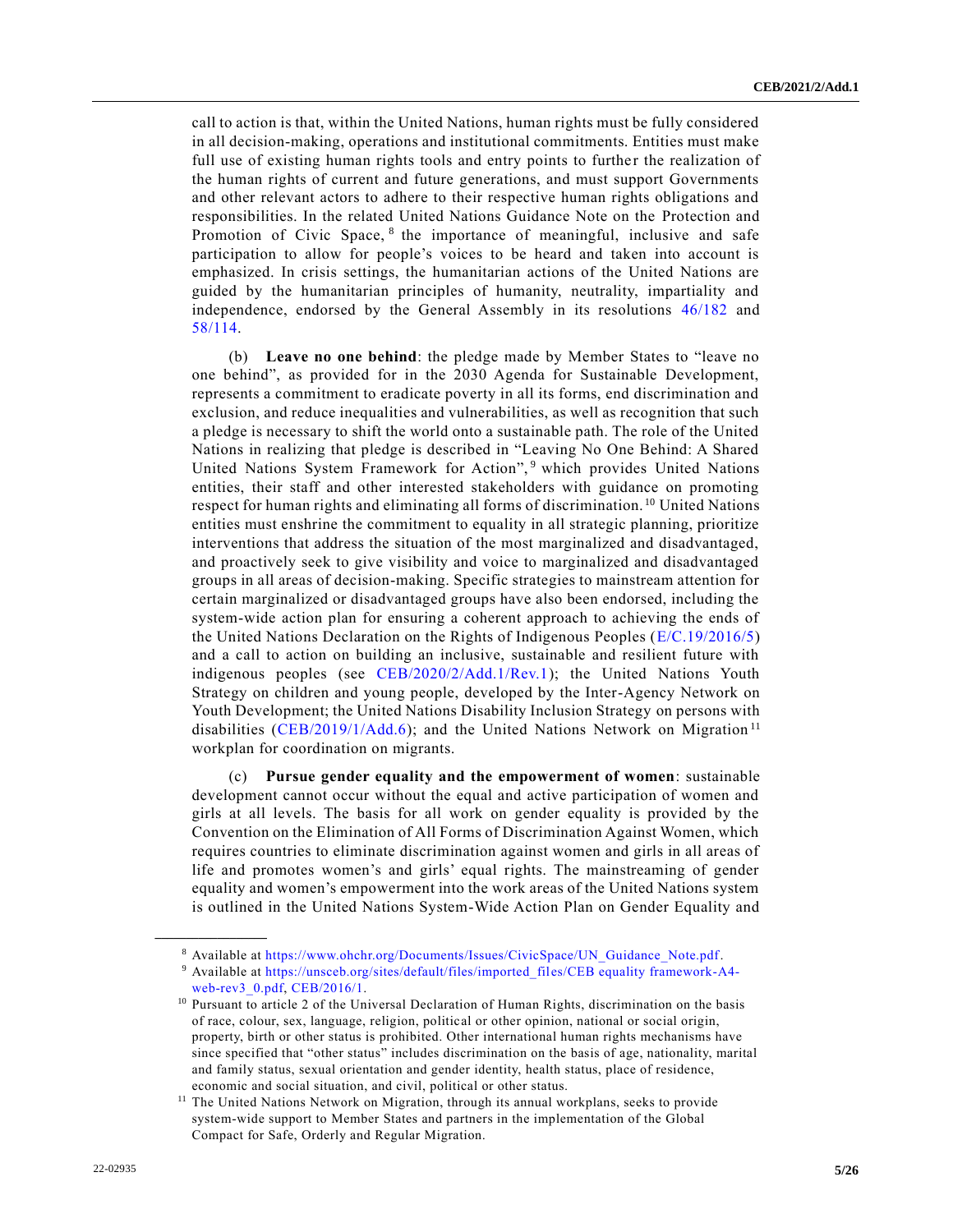the Empowerment of Women, the first version of which was endorsed by CEB in 2012 (see [CEB/2012/1\)](https://undocs.org/en/CEB/2012/1), which sets out performance indicators for corporate processes and institutional arrangements at the individual entity level. A specific system-wide strategy on gender parity was launched by the Secretary-General in 2017 with the aim of achieving gender parity across the United Nations system by 2028.

(d) **Protect the health, safety and security of all**: the United Nations must protect the health, safety and security of the communities it serves by upholding the right to the highest attainable standard of health, as enshrined in the International Covenant on Economic, Social and Cultural Rights, and by protecting communities from sexual exploitation and abuse, as described in the 2017 report of the Secretary - General entitled "Special measures for protection from sexual exploitation and abuse: a new approach" [\(A/71/818\)](https://undocs.org/en/A/71/818). The United Nations must also ensure a working environment for its own personnel<sup>12</sup> that is healthy, safe, respectful and free of sexual harassment, as outlined in the core principles for a healthier, safer and more respectful United Nations workplace, <sup>13</sup> the United Nations system model policy on sexual harassment (see [CEB/2018/2\)](https://undocs.org/en/CEB/2018/2)<sup>14</sup> and the United Nations System Mental Health and Well-Being Strategy.

(e) **Uphold labour rights**: the pursuit of sustainable development requires the protection of workers' rights, their fair treatment and the provision of safe and healthy working conditions, as set out in international conventions and instruments, in particular, but not limited to, the core labour conventions of the International Labour Organization (ILO) enshrined in the ILO Declaration on Fundamental Principles and Rights at work.<sup>15</sup> The United Nations needs to be a leader when it comes to realizing ILO labour standards for its own personnel including through the application of the Staff Regulations and Rules of the United Nations. In addition, the United Nations has the responsibility to advance the application of labour rights through the delivery of projects and programmes, benchmarks for which are set out in the Model Approach to Environmental and Social Standards in United Nations Programming. Those benchmarks should apply not only to workers directly employed for the delivery of projects and programmes, but also to populations participating in labour-based programmes, third parties performing work on behalf of the United Nations, and primary suppliers.<sup>16</sup>

 $12$  In the present strategy, the term "personnel" is used in a broad sense and includes staff personnel (internationally or locally recruited) and other non-staff personnel with a direct contractual relationship with a United Nations entity (including as consultants, individual contractors, interns and United Nations Volunteers).

<sup>13</sup> See <https://unsceb.org/occupational-safety-health-overview-deliverables> and CEB/2019/HLCM/27/Add.1, available at https://unsceb.org/occupational-safety-health-overviewdeliverables.

<sup>14</sup> Available at [https://unsceb.org/sites/default/files/imported\\_files/UN System Model Policy on Sexual](https://unsceb.org/sites/default/files/imported_files/UN%20System%20Model%20Policy%20on%20Sexual%20Harassment_FINAL_0.pdf)  [Harassment\\_FINAL\\_0.pdf](https://unsceb.org/sites/default/files/imported_files/UN%20System%20Model%20Policy%20on%20Sexual%20Harassment_FINAL_0.pdf).

<sup>&</sup>lt;sup>15</sup> Includes the following International Labour Organization conventions: the Forced Labour Convention, 1930 (No. 29); the Freedom of Association and Protection of the Right to Organise Convention, 1948 (No. 87); the Right to Organise and Collective Bargaining Convention, 1949 (No. 98); the Equal Remuneration Convention, 1951 (No. 100); the Abolition of Forced Labour Convention, 1957 (No. 105); the Discrimination (Employment and Occupation) Convention, 1958 (No. 111); the Minimum Age Convention, 1973 (No. 138); and the Worst Forms of Child Labour Convention, 1999 (No. 182).

<sup>&</sup>lt;sup>16</sup> In the present strategy, the term "primary suppliers" refers to those suppliers who, on an ongoing basis, provide goods or services to a United Nations entity, its programmes or projects that are essential to the core functions of the entity, programme or project. In most cases they are "first-tier suppliers", a term indicating that there is a direct contractual relationship with the United Nations entity.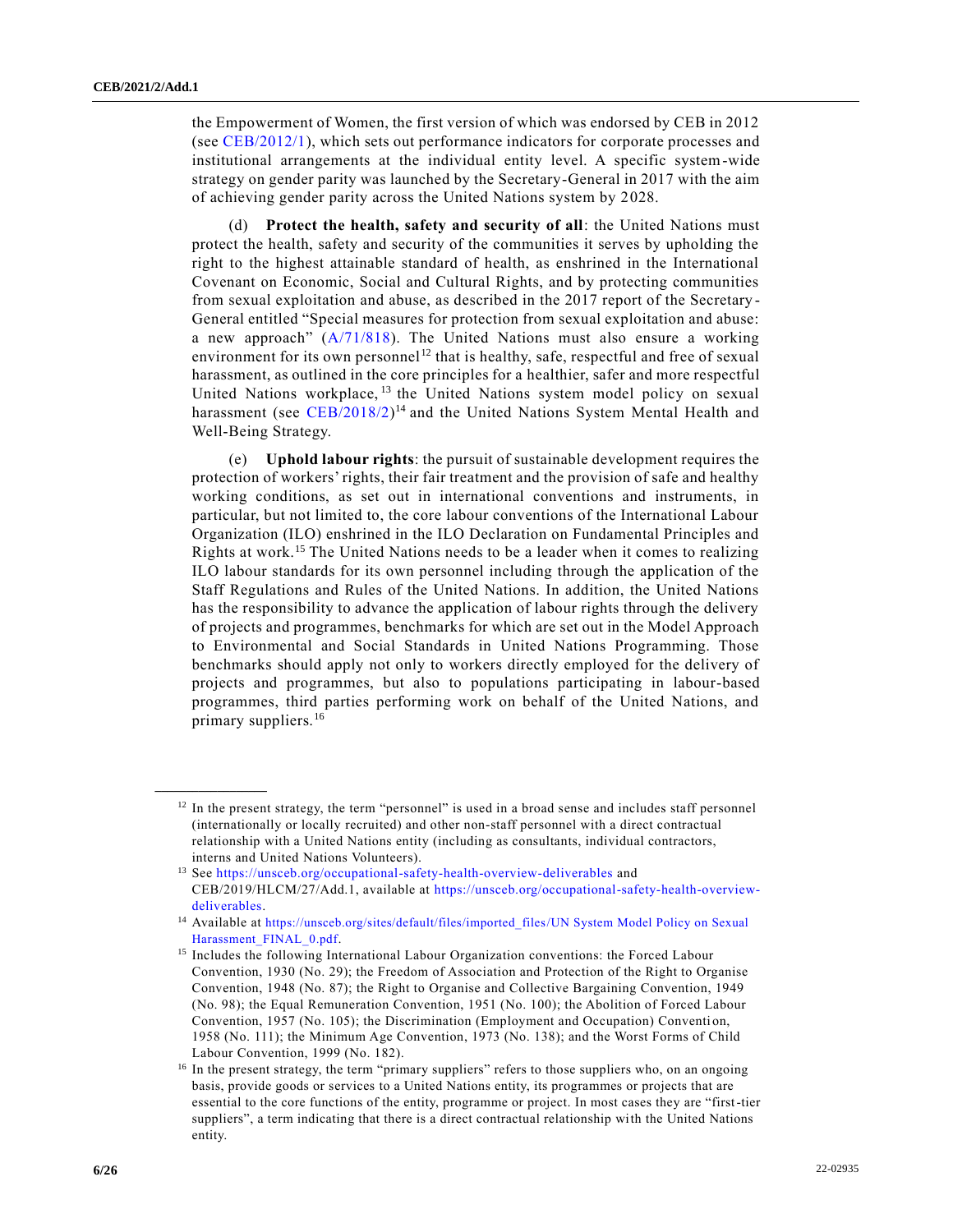#### *Related to the planet*

(f) **Protect and restore biodiversity and ecosystems**: the 2030 Agenda for Sustainable Development cannot be realized without determined action to prevent the loss of, protect and restore biodiversity and ecosystems. The United Nations has pledged, in phase I of the Strategy, to identify and avoid adverse impacts on biodiversity and habitats from United Nations facilities, operations and activities, in consultation with relevant, affected stakeholders. In relation to its programme functions, the United Nations system has agreed on a System-wide Framework of Strategies on the Environment<sup>17</sup> to enhance the coherence of the projects and programmes of United Nations entities in the environmental sphere, and on a Common Approach to Integrating Biodiversity and Nature-based Solutions for Sustainable Development into United Nations Policy and Programme Planning and Delivery [\(CEB/2021/1/Add.1\)](https://undocs.org/en/CEB/2021/1/Add.1) so as to mainstream attention to biodiversity in all planning and delivery of United Nations policies and programmes.

(g) **Prevent pollution and maximize resource efficiency**: commitments regarding air, soil, water and marine pollution have been made in various international agreements.<sup>18</sup> The United Nations has the duty to prevent pollution in line with those same international agreements and to maximize resource efficiency within its own operations. Phase I of the Strategy includes commitments on pollution prevention and resource efficiency in the area of management. The Model Approach to Environmental and Social Standards in United Nations Programming includes benchmarks for pollution prevention and resource efficiency in the delivery of projects and programmes.

(h) **Take action on climate change**: it is imperative to immediately curb greenhouse gas emissions in line with the obligations of the United Nations Framework Convention on Climate Change and the commitments of the Paris Agreement in order to combat dangerous human interference with the climate system. In phase I of the Strategy, the United Nations set itself the objective of reducing, by 2030, its absolute greenhouse gas emissions in order to limit the increase in global temperature to 1.5°C, in line with the recommendations of the special report entitled *Global Warming of 1.5°C* of the Intergovernmental Panel on Climate Change. On that basis, several United Nations entities have developed their own climate action plans or environmental management plans.<sup>19</sup> The system-wide strategy and the entityspecific action plans build on the long-standing commitment and work of the United Nations system to track and reduce greenhouse gas emissions arising from management functions and to become climate neutral. <sup>20</sup> The United Nations system has also agreed on a United Nations System Strategic Approach on Climate Change Action [\(CEB/2017/4/Add.1\)](https://undocs.org/en/CEB/2017/4/Add.1) aimed at improving and coordinating the delivery of support on climate change action to Member States, including by building on

<sup>&</sup>lt;sup>17</sup> Endorsed by the senior officials of the United Nations Environment Management Group and launched at the second session of the United Nations Environment Assembly of the United Nations Environment Programme on 25 May 2016.

<sup>&</sup>lt;sup>18</sup> These include the Montreal Protocol on Substances that Deplete the Ozone Layer, the Minamata Convention on Mercury, the Basel Convention on the Control of Transboundary Movements of Hazardous Wastes and their Disposal, the Rotterdam Convention on the Prior Informed Consent Procedure for Certain Hazardous Chemicals and Pesticides in International Trade, the Stockholm Convention on Persistent Organic Pollutants, the Convention on Long-range Transboundary Air Pollution, and the International Code of Conduct on Pesticide Management.

<sup>&</sup>lt;sup>19</sup> Including the United Nations Secretariat, the Food and Agriculture Organization of the United Nations, the Office of the United Nations High Commissioner for Refugees, the United Nations Children's Fund, the United Nations Development Programme, the United Nations Environment Programme and the United Nations Population Fund.

<sup>&</sup>lt;sup>20</sup> The Strategy for a climate-neutral United Nations is available at [https://unsceb.org/un-climate](https://unsceb.org/un-climate-neutral-strategy)[neutral-strategy.](https://unsceb.org/un-climate-neutral-strategy)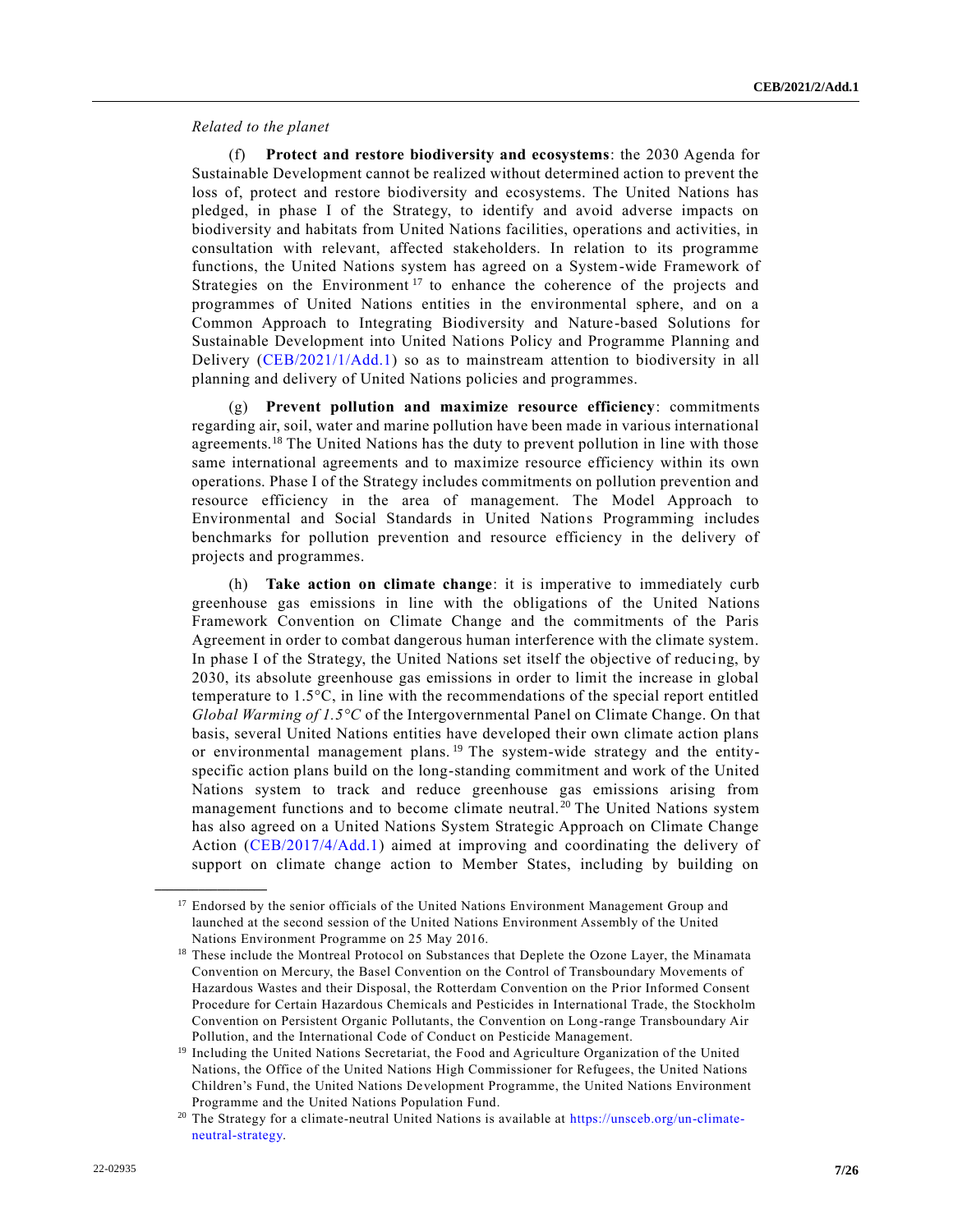human rights-based and gender-responsive approaches and working through partnerships such as with the private sector and civil society.

#### *Related to peace*

(i) **Prevent conflict, reduce disaster risk and foster resilience**: a conflictsensitive and risk-informed approach to humanitarian and development work and peacebuilding that empowers and gives voice to local actors can significantly limit human, environmental and economic losses in the event of a crisis or disaster. In the long run, it also reduces vulnerabilities and builds resilience. The "United Nations Plan of Action on Disaster Risk Reduction for Resilience: Towards a Risk-informed and Integrated Approach to Sustainable Development" (see [CEB/2016/4,](https://undocs.org/en/CEB/2016/4) annex V) represents the commitment of the United Nations to strengthen system-wide coherence in support of the Sendai Framework for Disaster Risk Reduction 2015 – 2030, adopted by the General Assembly in its resolution [69/283;](https://undocs.org/en/A/RES/69/283) to build the system's capacity to deliver coordinated, high-quality support to countries with regard to disaster risk reduction; and to maintain disaster risk reduction as a strategic priority. The United Nations Common Guidance on Helping Build Resilient Societies<sup>21</sup> serves to provide a system-wide reference and guidance on building resilience for delivering on the 2030 Agenda, which is embedded in the reform of the United Nations and the prevention agenda of the Secretary-General.<sup>22</sup> The Common Guidance builds on the CEB analytical framework on risk and resilience [\(CEB/2017/6,](https://undocs.org/en/CEB/2017/6) annex III).

#### *Related to partnership*

(j) **Be transparent, inclusive and accountable**: the 2030 Agenda for Sustainable Development includes a strong commitment by all stakeholders to greater accountability towards each other and towards citizens. Transparency, inclusiveness and accountability are human rights principles that go hand in hand; accountability requires transparent information-sharing, inclusive decision-making and the creation of independent mechanisms that allow partners to hold each other to account. Principles and standards for Member States on information-sharing, public participation and justice in environmental matters are set out in principle 10 of the Rio Declaration on Environment and Development,  $^{23}$  the guidelines for States on the effective implementation of the right to participate in public affairs,  $^{24}$  the Convention on Access to Information, Public Participation in Decision-Making and Access to Justice in Environmental Matters (Aarhus Convention), and the Regional Agreement on Access to Information, Public Participation and Justice in Environmental Matters in Latin America and the Caribbean (Escazú Agreement). Those principles and standards can be interpreted for application within the United Nations, as described in the Model Approach to Environmental and Social Standards in United Nations Programming, the Common Minimum Standards for Multi-stakeholder Engagement in the United Nations Development Assistance Framework and the United Nations Guidance Note on the Protection and Promotion of Civic Space. In practice, for the United Nations system, the commitment to transparency, inclusiveness and accountability requires the active and meaningful involvement of all stakeholders in decision-making processes, the protection and promotion of the civic space in which those processes take place, the timely disclosure of all information that is relevant to stakeholders, transparent and public reporting, and the creation of mechanisms for

<sup>21</sup> Available at [https://unsdg.un.org/resources/un-common-guidance-helping-build-resilient](https://unsdg.un.org/resources/un-common-guidance-helping-build-resilient-societies)[societies.](https://unsdg.un.org/resources/un-common-guidance-helping-build-resilient-societies)

<sup>22</sup> See [https://www.un.org/sg/en/priorities/prevention.shtml.](https://www.un.org/sg/en/priorities/prevention.shtml)

<sup>&</sup>lt;sup>23</sup> Se[e A/CONF.151/26/Rev.1 \(Vol.I\),](https://undocs.org/en/A/CONF.151/26/Rev.1(Vol.I)) annex I.

<sup>&</sup>lt;sup>24</sup> [A/HRC/39/28,](https://undocs.org/en/A/HRC/39/28) adopted by the Human Rights Council through its resolution [39/11](https://undocs.org/en/A/HRC/RES/39/11) of 28 September 2018.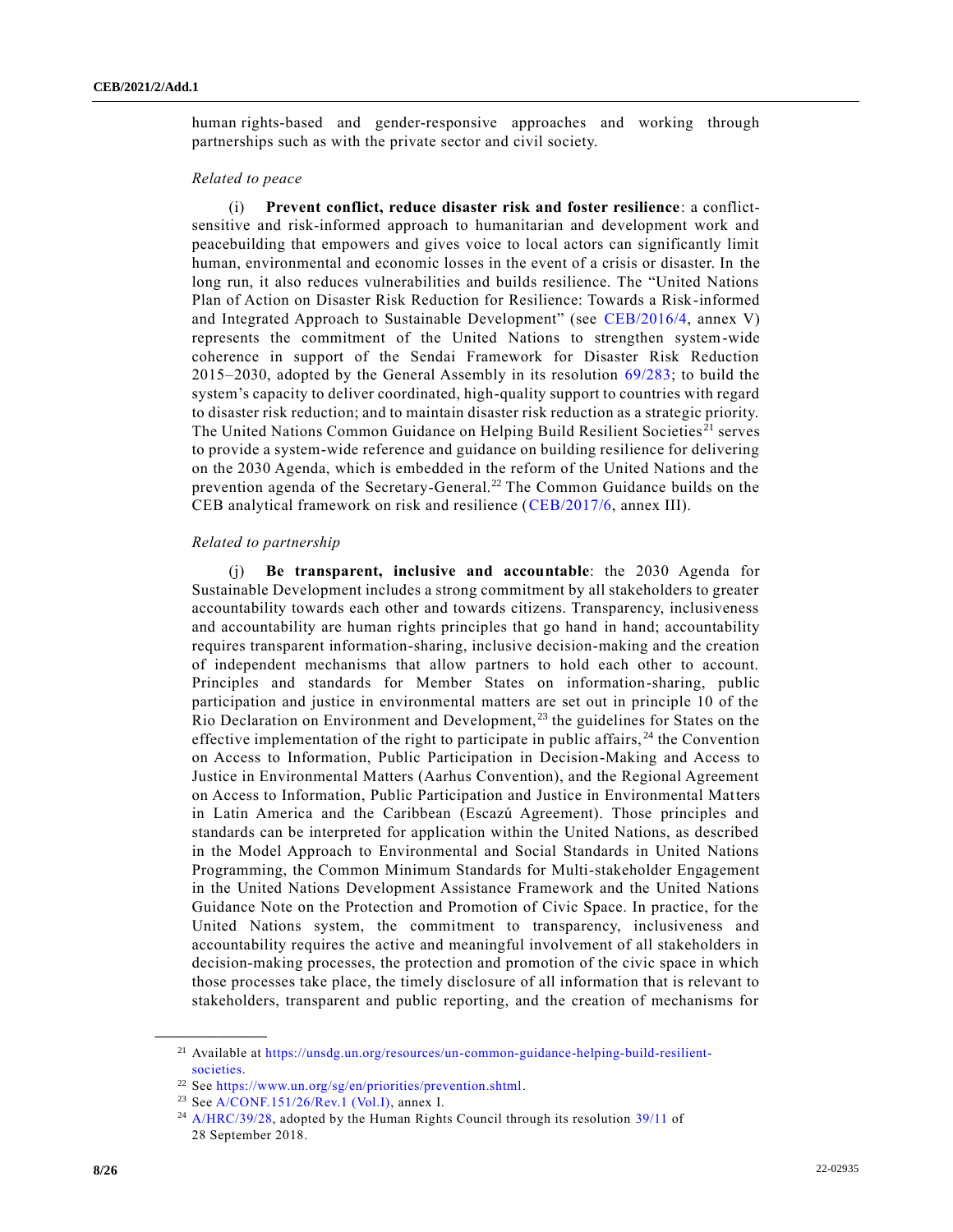internal accountability (to personnel and governing bodies) and external accountability (to donors, partners, communities served by the United Nations, affected populations and the general public). The latter may take the form of independent accountability and grievance redress mechanisms.

13. The 10 principles outlined in the preceding paragraphs are inextricably linked, in the same way as are the Sustainable Development Goals. For instance, the "leave no one behind" principle needs to be gender-responsive, while the implementation of the "be transparent, inclusive and accountable" principle needs to be consistent with the human rights-based approach. In addition, each principle is based on both a precautionary and a restorative approach to sustainability. According to the precautionary approach, which is enshrined in principle 15 of the Rio Declaration on Environment and Development, a lack of data or evidence should not be used as a reason for postponing cost-effective measures to prevent serious or irreversible damage. Under the restorative approach, proactive measures should be taken to repair existing damage and to lift current practices to a higher standard of sustainability.

# **V. Strategy**

### **A. Envisaged impact**

14. **The United Nations has a positive impact on people and the planet**. Fostering peace, security, prosperity and a healthy planet is central to the United Nations mandate. The Organization seeks to realize this mandate primarily by setting standards and by convening and supporting Member States. However, as an institution with hundreds of thousands of employees and thousands of offices around the world, the United Nations must also seek, through the management of its own presence and operations, to have a positive impact on people and the planet, to minimize inadvertent harm and to leave a long-term, positive legacy. That is the impact envisaged by phase II of the Strategy. Since the adoption of the 2030 Agenda, the world has clear goals and indicators to guide and measure positive impacts on people and the planet. The same goals can and should also guide the sustainability management of the United Nations.

### **B. Expected outcome**

15. **The United Nations is a leader in integrating environmental and social sustainability principles across its work**. By mainstreaming the environmental and social sustainability principles described in the present document, the United Nations demonstrates practical pathways for sustainability management that are consistent with the normative frameworks it promotes, in particular human rights and the 2030 Agenda. The United Nations, as an organization, shows exemplary leadership in sustainability management and inspires Governments, organizations and citizens around the globe.

### **C. Suggested outputs at system level**

16. **System-level output 1: the United Nations system has a mechanism in place to track and report in a comprehensive manner on the environmental and social sustainability performance of the Organization**. The United Nations system identifies an entity, or coalition of entities, to take ownership of phase II of the Strategy, steer the implementation thereof and facilitate public reporting on the sustainability of the United Nations system. Reporting will be comprehensive,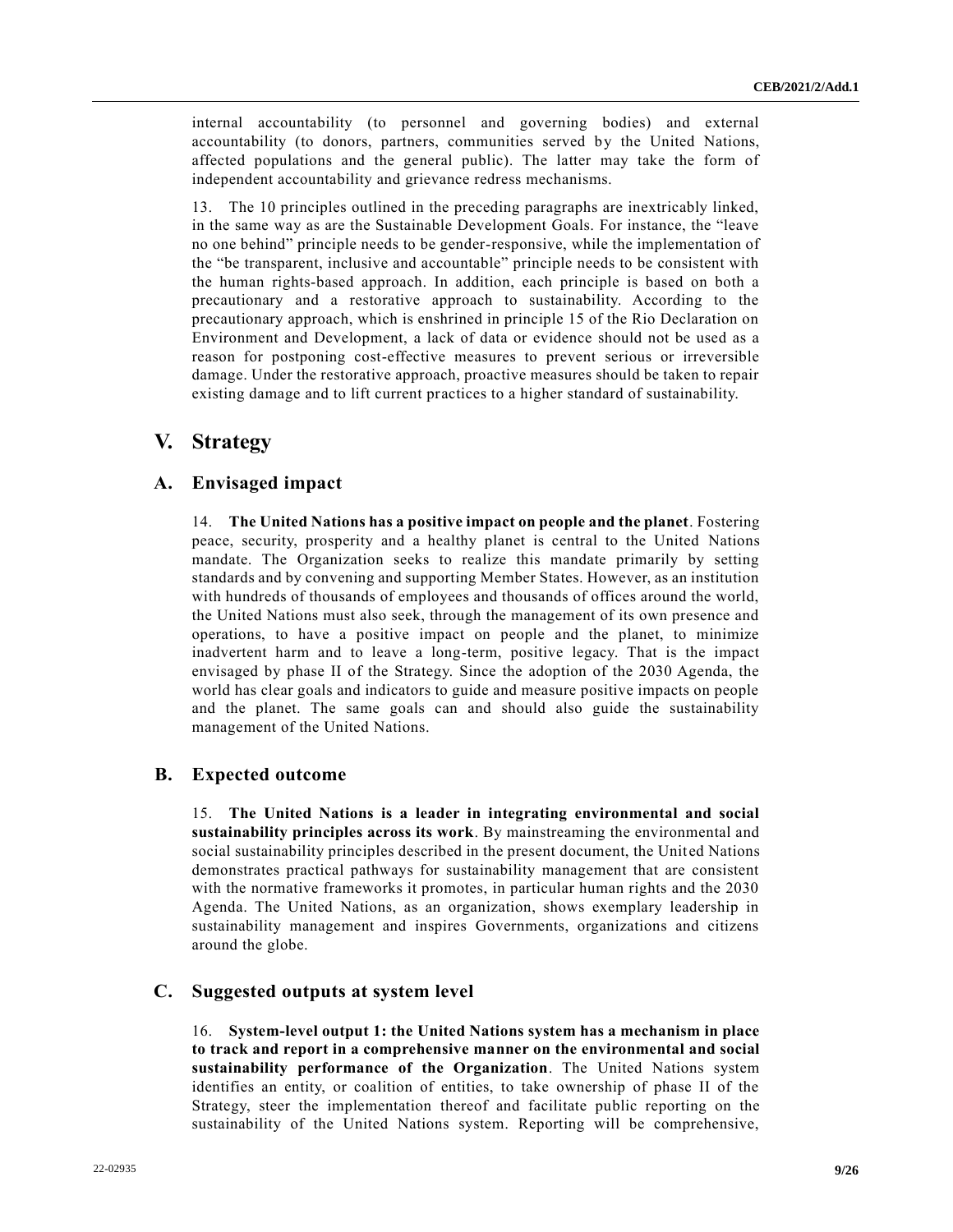meaning that it will cover the whole United Nations system and that it will consider priority areas of focus across all functions (governance, programme and management functions) and all sustainability principles (see section IV above). It will also be qualitative (e.g. based on a scorecard, as proposed in annex III) and quantitative (e.g. based on a list of outcome indicators<sup>25</sup>). Reporting on the sustainability of the United Nations will need to build on and align with the existing, topic-specific reporting processes in place for the strategies, frameworks and action plans listed in annex I (such as phase I of the Strategy, the annual Greening the Blue report, the United Nations System-Wide Action Plan on Gender Equality and the Empowerment of Women and the United Nations Disability Inclusion Strategy) to avoid duplication and foster coherence. This may require the development of shared vocabularies and methodologies. Reporting will be streamlined to ensure that it provides a clear picture without imposing a heavy reporting burden on entities. Entity-level reporting on the implementation of phase II of the Strategy will be voluntary, and the scorecard will include a rating of "not applicable" in the grading system. Comprehensive reporting on the sustainability of the United Nations can also be used in reports to Member States, such as in the regular reporting requested by the General Assembly in its resolution [75/233](https://undocs.org/en/A/RES/75/233) on the quadrennial comprehensive policy review of operational activities for development of the United Nations system.

17. **System-level output 2: the United Nations system has a mechanism in place to facilitate knowledge-sharing on the integration of environmental and social sustainability principles across its work**. Enhancing sustainability is an iterative and incremental process of change that needs to be based on practical experience. A distinctive feature of phase II of the Strategy is the vision that greater coherence across different areas of sustainability, different functional areas and different entities will lead to greater positive impacts on people and the planet. Knowledge exchange will therefore need to build on and strengthen connections between the inter-agency initiatives already in place on specific aspects of sustainability (see annex I). Successful experiences of combining and mainstreaming environmental and social sustainability in entities, or of building sustainability synergies between entities, will be shared between entities and with relevant external partners to foster greater transparency, cohesion, comparability and continuous improvement.

#### **D. Suggested outputs at entity level**

18. **Entity-level output 1: the entity is committed to mainstreaming environmental and social sustainability across all functions**. The entity develops a comprehensive vision of what environmental and social sustainability means for its own work, within its specific mandate. That vision is described in one or more governance documents, such as entity-level policies, that are communicated internally, externally and made publicly available. The entity is committed to implementing its vision, which is championed by its senior management and is backed by an implementation plan and a budget. The vision and commitment can build on or integrate existing commitments on specific aspects of sustainable management, such as environmental sustainability, gender equality, human rights and disability inclusion.

19. **Entity-level output 2: the entity has defined environmental and social sustainability standards for its own work**. The entity clearly defines quality

<sup>&</sup>lt;sup>25</sup> It is expected that the list of outcome indicators will serve to provide an overview of the environmental and social sustainability of the United Nations, in accordance with the 10 sustainability principles. The list of indicators may contain some that are already in use within the United Nations system, complemented by other, new indicators in order to cover all sustainability principles and all functional areas.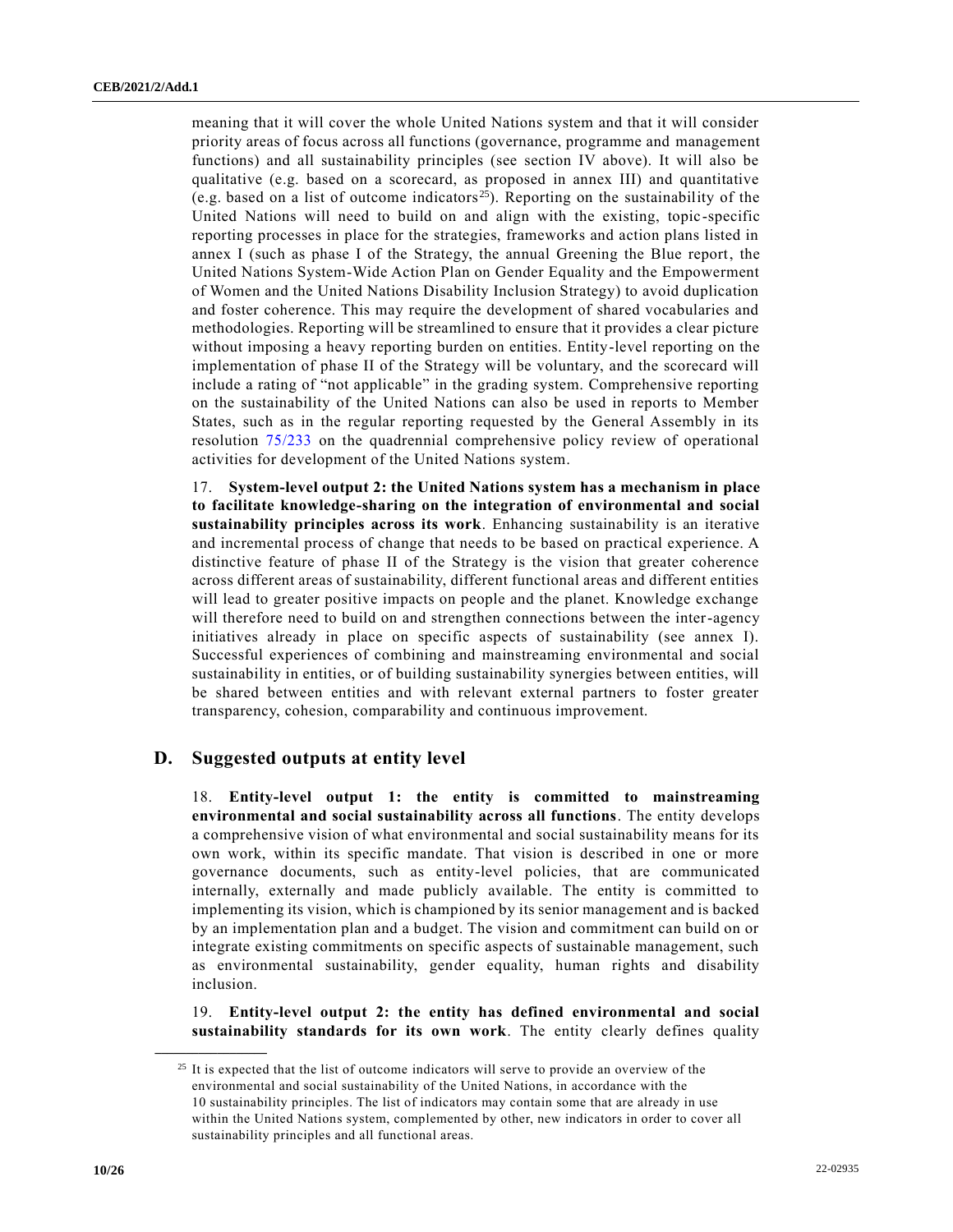standards, indicators and targets for the environmental and social sustainability of its work, within its own operational context. While those standards, indicators and targets build on the existing work of the entity in sustainability management, the complete set of environmental and social sustainability standards of the entity covers all the principles described in section IV above. The standards, indicators and targets are developed in consultation with relevant stakeholders and made publicly available. The indicators and targets may be differentiated per functional area. The Model Approach to Environmental and Social Standards in United Nations Programming can serve as a reference, particularly with regard to programme functions.

20. **Entity-level output 3: the entity has a mechanism in place for the comprehensive tracking of and public reporting on its environmental and social performance**. United Nations entities are already tracking and reporting on certain aspects of environmental and social sustainability, such as environmental sustainability in the area of management, gender equality and disability inclusion. It is proposed that the entity report comprehensively on its performance with regard to the priority dimensions of environment and social sustainability, preferably on an annual basis and by building on established reporting mechanisms. Such comprehensive reporting should take into consideration all functions (governance, programme and management functions) and all areas of environmental and social sustainability (as outlined in section IV above). Sustainability reporting should be transparent and provide meaningful opportunities for relevant stakeholders to review it and share their views. Once the United Nations system has agreed on a scorecard and the outcome indicators for environmental and social sustainability (see paras. 16 above and 27 below), they can be used to inform entity-level tracking and reporting. Entity-level reporting on the implementation of phase II of the Strategy will be voluntary, and the scorecard will include a rating of "not applicable" in the grading system.

21. **Entity-level output 4: the entity has procedures in place to ensure the mainstreaming of environmental and social sustainability across its programming**. The entity builds procedures into each stage of the programme cycle (design, implementation, monitoring, evaluation) to ensure that its projects and programmes comply, at all times, with its environmental and social standards (entity level output 2, see para. 19 above). As a bare minimum, the environmental and soc ial risks and impacts of projects and programmes are identified and managed through appropriate due diligence processes. Ideally, projects and programmes also proactively seek environmental and social co-benefits, in line with the sustainability principles. The Model Approach to Environmental and Social Standards in United Nations Programming serves as a benchmark reference to facilitate alignment across entities.

22. **Entity-level output 5: the entity has procedures in place to ensure that its implementing partners adhere to its environmental and social standards when delivering United Nations programming**. If the entity works with implementing partners,<sup>26</sup> the entity puts in place an approach, framework or procedures to ensure that its partners are guided by its environmental and social standards, use due diligence to prevent or mitigate environmental or social harm and have their own environmental and social management systems in place. The entity also establishes mechanisms that can be activated in the event that the implementing partner fails to adhere to the environmental and social standards of the entity. Ideally, all agreements with implementing partners and fund recipients contain an overview of the roles of all parties in complying with the entity's environmental and social standards.

<sup>&</sup>lt;sup>26</sup> In the present strategy, "implementing partners" are defined as third parties that deliver projects and programmes on behalf of the entity or with funds received from the entity.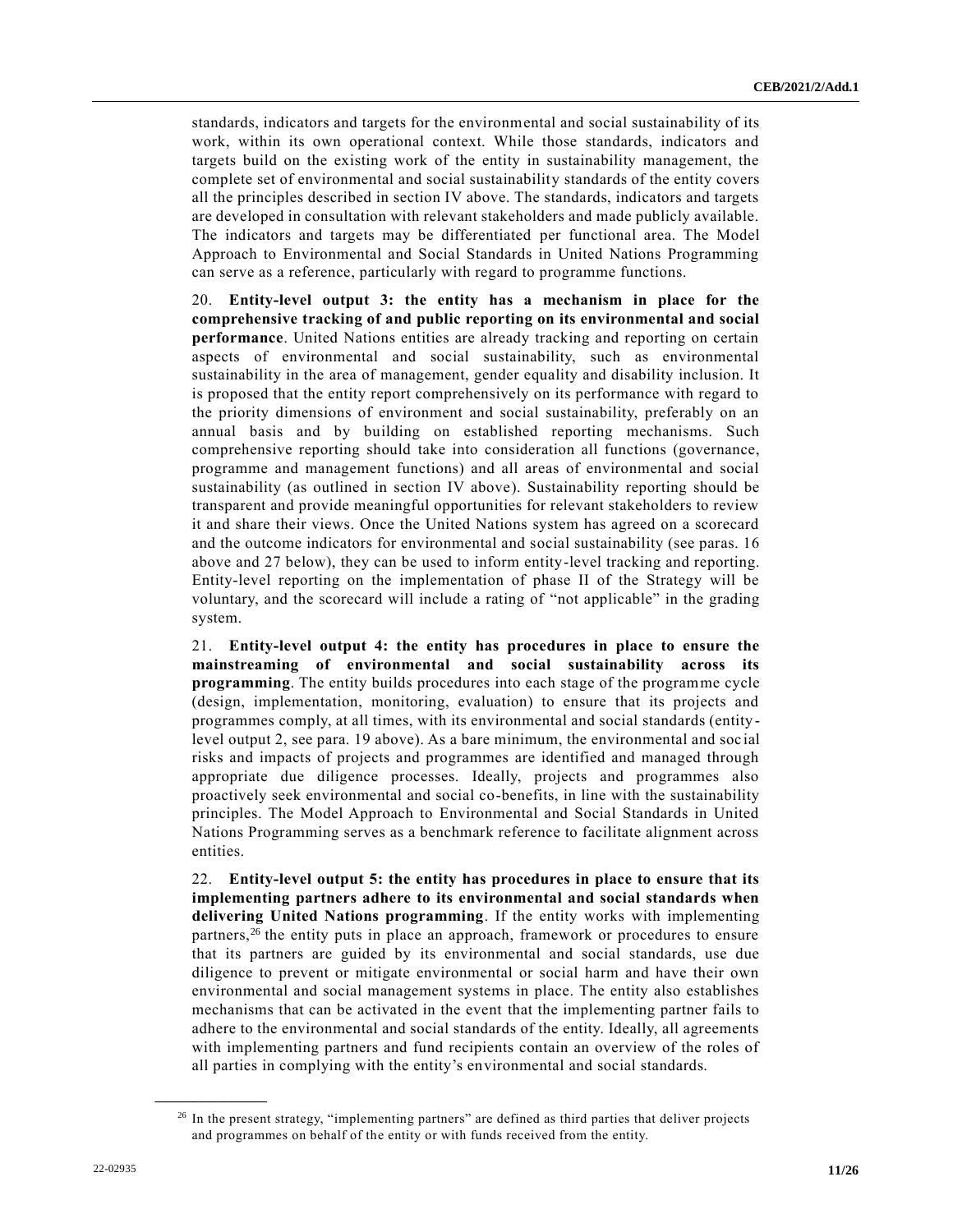23. **Entity-level output 6: the entity has procedures in place to ensure that primary suppliers apply the environmental and social standards of the United Nations**. The procurement of goods and services constitutes an important part of the United Nations impact on people and the planet. Therefore, the United Nations aspires, through phase I of the Strategy, to integrate sustainability considerations into its procurement practices and has committed to reporting publicly thereon. The Procurement Network of the High-level Committee on Management has a definition of sustainable procurement that covers the three dimensions of sustainable development,<sup>27</sup> as well as a set of sustainable procurement indicators.<sup>28</sup> For suppliers and service providers, the United Nations Supplier Code of Conduct<sup>29</sup> has been put in place to ensure that companies doing business with the United Nations are aware of the environmental, social and economic principles of the Organization. The entity will strengthen its use of those instruments to further integrate sustainability considerations into its procurement policies and processes.

24. **Entity-level output 7: the entity has procedures in place to evaluate and continually improve its environmental and social sustainability**. The pathway towards leadership in environmental and social sustainability management is complex and requires constant evaluation and adaptive learning. Entity-level tracking of and reporting on sustainability (entity-level output 3, see para. 20 above) needs to be used to evaluate the progress of the entity towards meeting its sustainability standards and targets (entity-level output 2, see para. 19 above) and to make adjustments to the processes that it has put in place. This iterative cycle of constant evaluation and adaptive learning is central to good management and can be applied to all aspects of sustainability, although it may have to be tailored to the different functional areas. Phase I of the Strategy already includes the commitment that all entities will put one or more environmental management systems in place to gradually improve the environmental performance of their management functions.

25. **Entity-level output 8: the entity has appropriate human and financial resources in place to ensure the mainstreaming of environmental and social sustainability across all functions**. Commensurate with the size of its activities and organizational structure, each United Nations entity has human resources, with clear accountabilities and adequate financial resources, in place to promote environmental and social sustainability across all functional areas of the entity and to ensure coordination. This may include establishing dedicated sustainability capacity, such as a sustainability coordinator or sustainability coordination unit, with adequate financial resources; mainstreaming sustainability management into relevant existing roles; building the capacities of personnel to deliver on sustainability commitments; and ensuring the internal accountability of personnel with regard to the delivery of sustainability commitments.

26. **Entity-level output 9: the entity has mechanisms in place for accountability and remedy with regard to issues of environmental and social sustainability**. The entity needs mechanisms that allow different stakeholder groups to hold each other accountable regarding the delivery of the environmental and social sustainability commitments. This includes mechanisms for internal accountability between the governing body, management and employees of the entity, and mechanisms for external accountability to the Governments and people that the entity serves. The mechanisms for accountability need to be commensurate with the severity and likelihood of the environmental and social risks incurred by the entity. The entity will

<sup>&</sup>lt;sup>27</sup> Available at [https://www.ungm.org/Shared/KnowledgeCenter/Document?](https://www.ungm.org/Shared/KnowledgeCenter/Document?widgetId=4108&documentId=823605) [widgetId=4108&documentId=823605.](https://www.ungm.org/Shared/KnowledgeCenter/Document?widgetId=4108&documentId=823605) 

<sup>28</sup> Available at [https://www.ungm.org/Shared/KnowledgeCenter/Pages/](https://www.ungm.org/Shared/KnowledgeCenter/Pages/SustainableProcurementIndicatorProject) [SustainableProcurementIndicatorProject.](https://www.ungm.org/Shared/KnowledgeCenter/Pages/SustainableProcurementIndicatorProject)

<sup>29</sup> Available at [https://www.un.org/Depts/ptd/about-us/un-supplier-code-conduct.](https://www.un.org/Depts/ptd/about-us/un-supplier-code-conduct)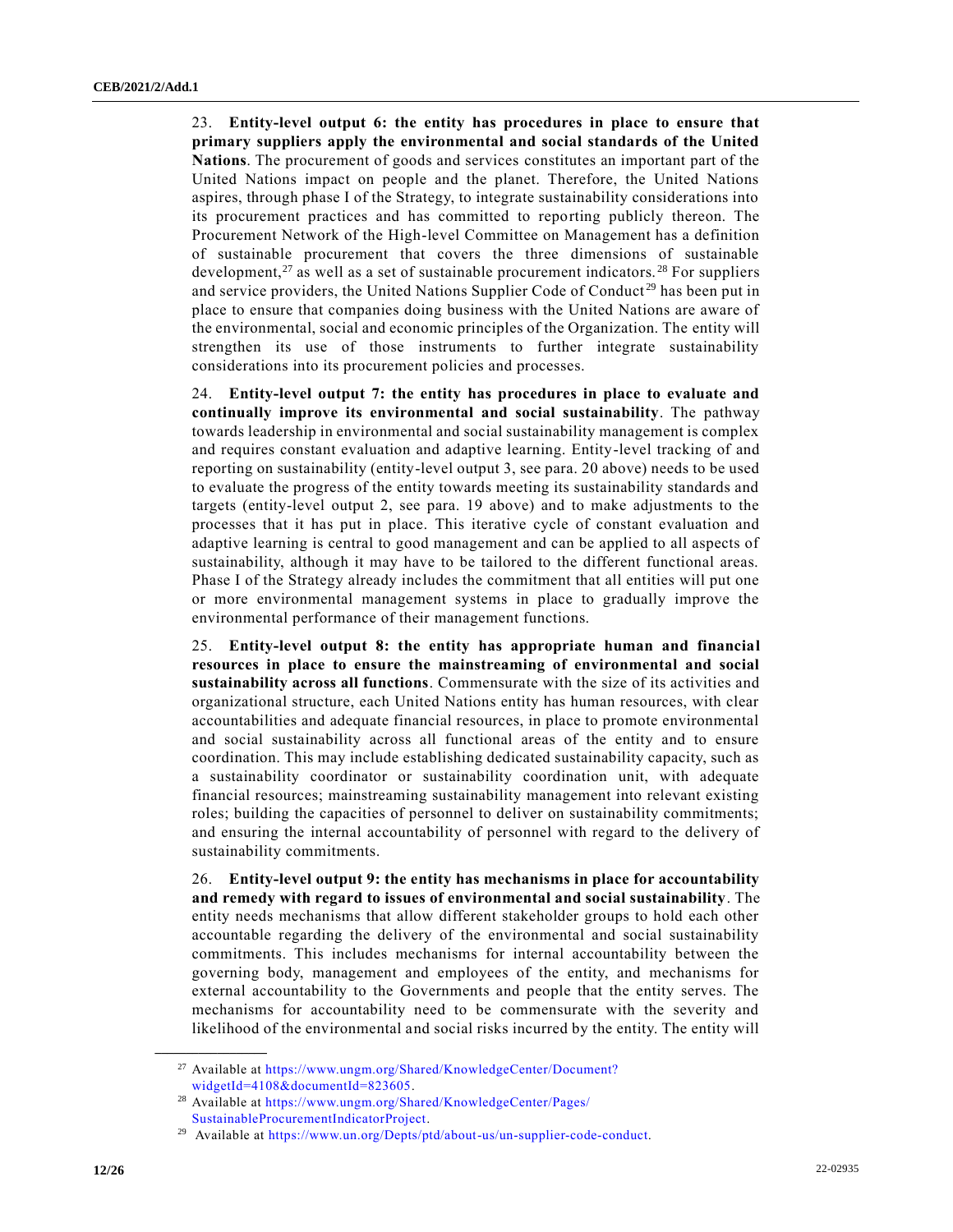also ensure that affected parties have access to effective remedy through legitimate, transparent and accessible grievance redress processes and mechanisms.<sup>30</sup>

# **VI. Proposed implementation plan**

27. It is suggested that implementation of phase II of the Strategy should take a staged approach, as follows:

#### (a) **Establish the foundations** (2022):

(i) A coalition of entities willing to steer the implementation of phase II of the Strategy creates a steering committee, the composition of which reflects the diversity of the mandate, size and structure of the entities;

(ii) The steering committee establishes a mechanism for coordination, knowledge exchange and capacity-building across entities and levels of the United Nations;

(iii) The steering committee seeks synergies with other system-wide initiatives at the system level (listed in annex I), country level (the United Nations Sustainable Development Cooperation Framework, business operations strategies) and regional level (issue-based coalitions);

(iv) Entities start exchanging experiences and best practices on the suggested outputs of phase II of the Strategy (and continue those exchanges throughout the implementation of the Strategy);

(v) Entities identify possible gaps in the suggested outputs;

(vi) Entities agree on a first version of the scorecard, the list of outcome indicators and the reporting medium;

#### (b) **Pilot the strategy and scorecard** (2023):

(i) A select number of entities report on the scorecard and the outcome indicators on a pilot basis; those entities also reflect on possibilities for harmonizing internal data collection to fulfil the requirements of different system-wide reporting initiatives;

(ii) Entities agree on an updated version of the scorecard, the list of outcome indicators and the reporting medium;

(iii) Detailed guidance is developed;

#### (c) **Roll out the strategy and scorecard** (2024):

(i) At least 50 per cent of entities report on the scorecard and the list of outcome indicators;

(ii) A first system-wide sustainability report is produced on the basis of the scorecard and the list of outcome indicators;

#### (d) **Review implementation and the reporting mechanism** (2025):

(i) The coordination mechanism, the scorecard, the list of outcome indicators and the reporting medium are reviewed;

 $30$  The effectiveness criteria for grievance mechanisms described in principle 31 of the Guiding Principles on Business and Human Rights can serve as guidance, while also bearing in mind the elements contained in paragraph 6 of the present document with regard to the specific mandates and governance of the different international organizations.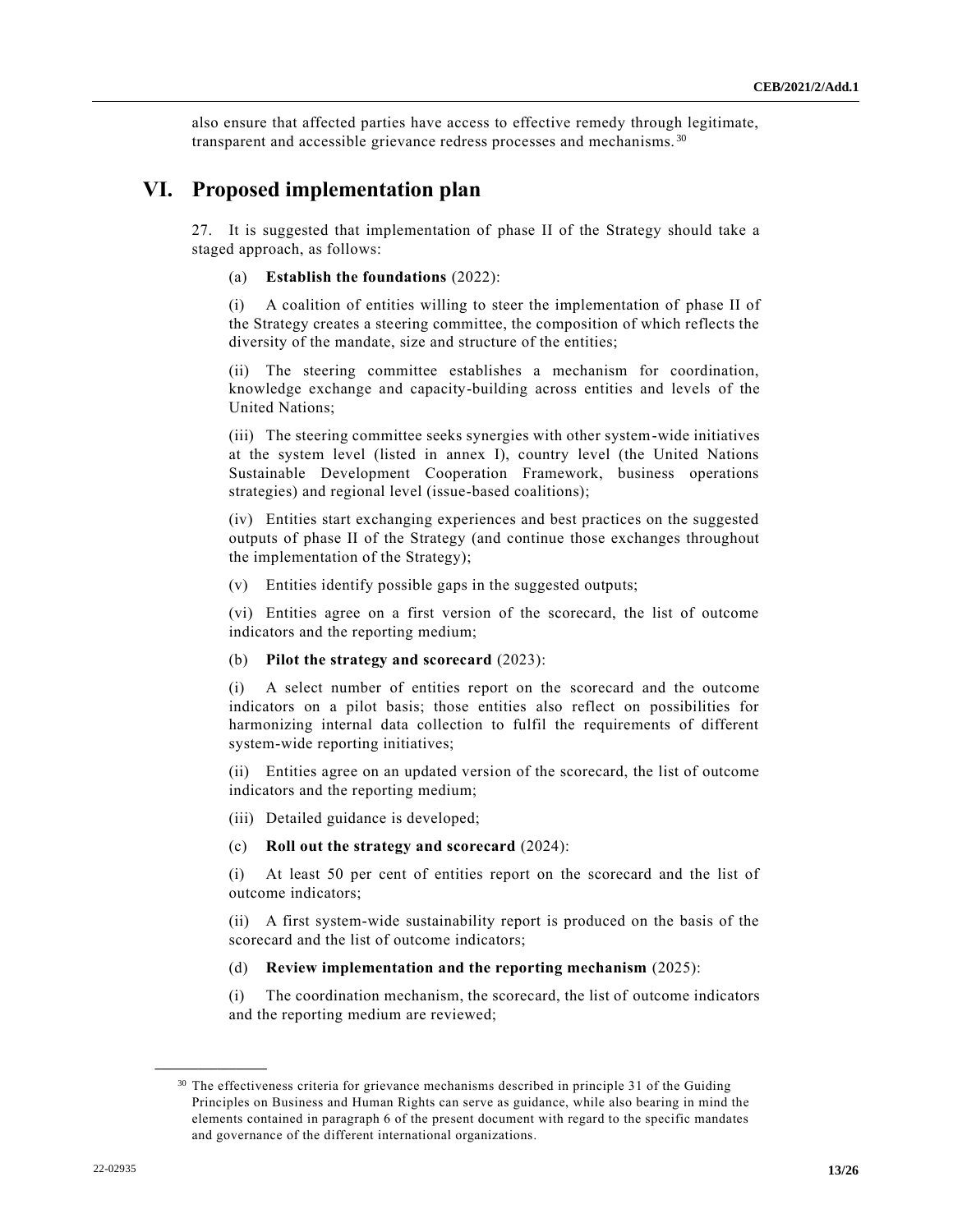(e) **Become a leader in integrating sustainability principles** (2026–2030):

(i) Entities aim to meet all the requirements of the scorecard by 2030 or earlier;

(ii) A system-wide sustainability report, based on the scorecard and the list of outcome indicators, is produced annually.

28. Given the need for urgent sustainability action and leadership from the United Nations, every effort will be made to further accelerate the proposed implementation timeline.

## **VII. Assumptions and opportunities**

29. The success of phase II of the Strategy hinges on the following assumptions:

(a) There is the willingness and capacity within the United Nations system entities to harmonize initiatives related to different aspects of environmental and/or social sustainability;

(b) Resources are mobilized for the implementation of this strategy, both at system level and entity level. The entities have sufficient internal capacity to absorb the strategy and report on it.

30. Through phase II of the Strategy, the following opportunities can be seized:

(a) The growing attention being paid by Member States to the environmental and social sustainability of the United Nations, as expressed in recent General Assembly resolutions (see paragraph 4);

(b) The political will among Member States and United Nations management to increase the coherence and efficiency of the United Nations system.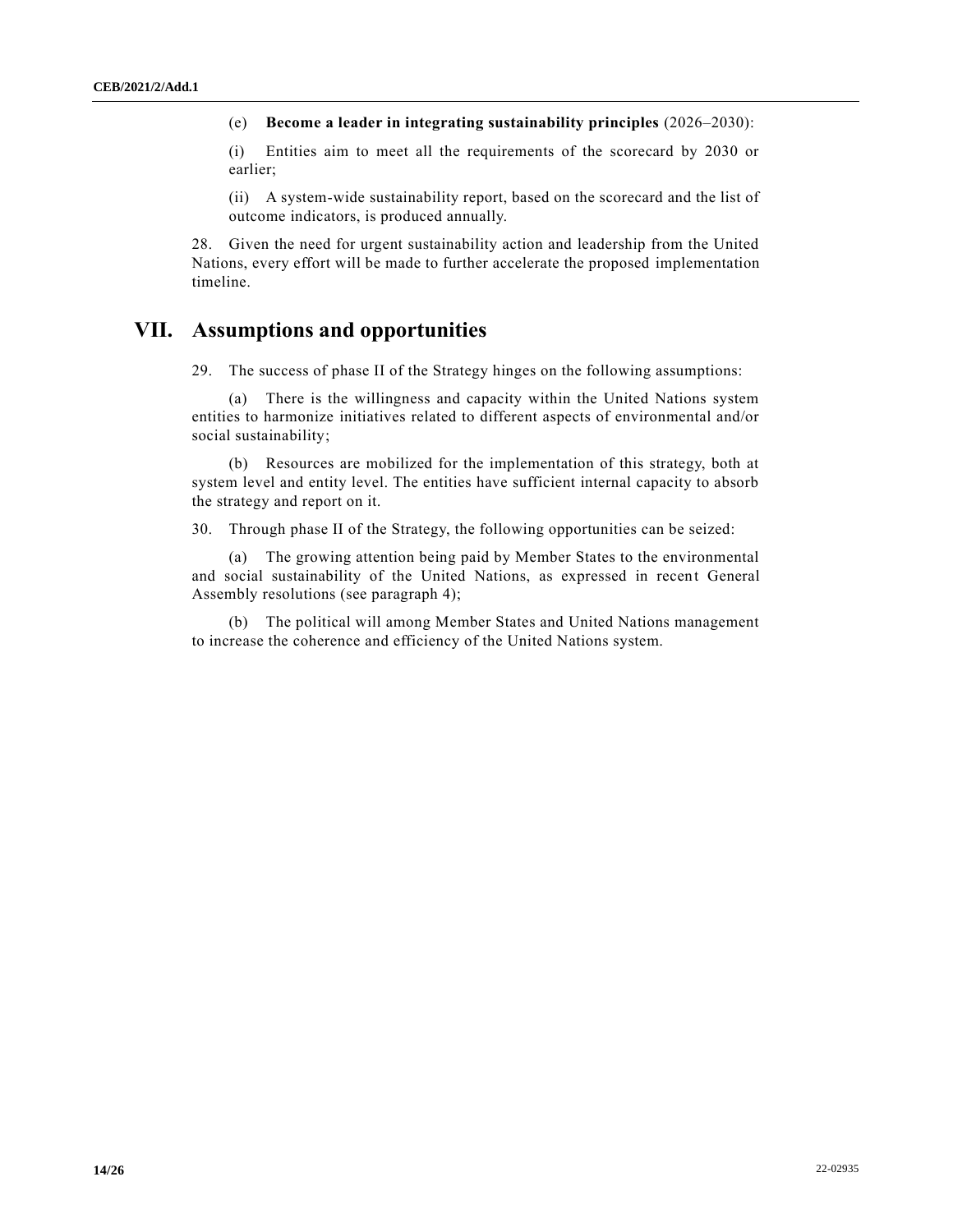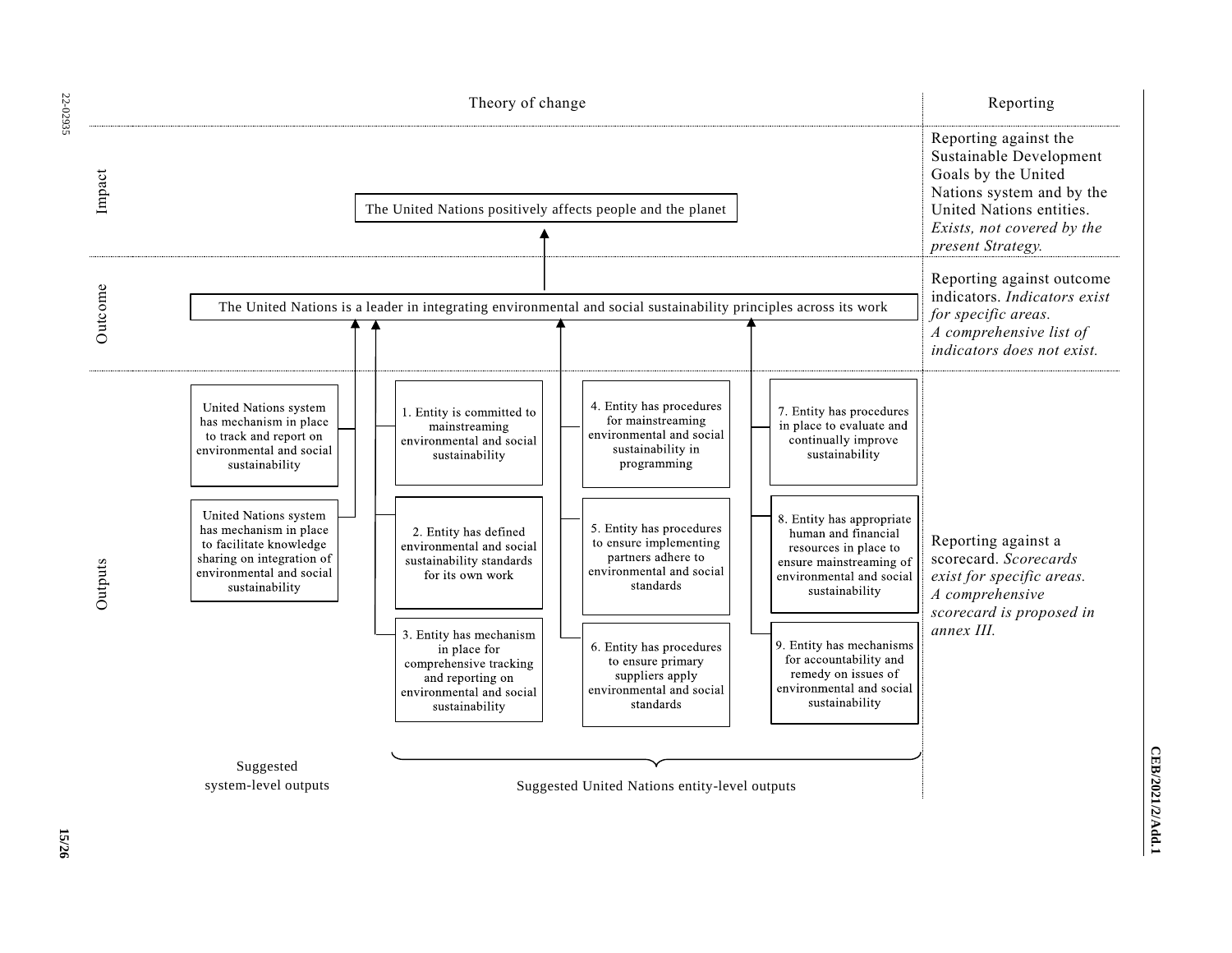#### **16 /26 Annex I**

# **Existing United Nations-wide frameworks, strategies and action plans on one or more aspects of sustainability management**

| Sustainability principle                    | Title of the framework/strategy/action plan                                                                                      | Proponent             | CEB reference    | Acronym      |
|---------------------------------------------|----------------------------------------------------------------------------------------------------------------------------------|-----------------------|------------------|--------------|
| Apply a human rights-<br>based approach     | The Human Rights-Based Approach to Development<br>Co-operation - Towards a Common Understanding among<br>United Nations Agencies |                       |                  | <b>HRBA</b>  |
| Apply a human rights-<br>based approach     | The Highest Aspiration: a Call to Action for Human Rights                                                                        | Secretary-<br>General |                  | HRca         |
| Apply a human rights-<br>based approach     | United Nations Guidance Note: Protection and Promotion of<br>Civic Space                                                         | <b>OHCHR</b>          |                  | <b>CIVIC</b> |
| Apply a human rights-<br>based approach     | Principles of neutrality, humanity and impartiality for the<br>provision of humanitarian assistance                              | General<br>Assembly   |                  | <b>HUM</b>   |
| Leave no one behind                         | Leaving No One Behind: Equality and Non-Discrimination at<br>the Heart of Sustainable Development                                | <b>CEB</b>            | CEB/2016/1       | <b>LNOBf</b> |
| Leave no one behind                         | Leaving no one behind: a UNSDG operational guide for<br>United Nations country teams - Interim Draft                             | <b>UNSDG</b>          |                  | LNOBg        |
| Leave no one behind<br>(disability)         | Disability Inclusion Strategy                                                                                                    | <b>HLCM</b>           | CEB/2019/1/Add.6 | <b>DIS</b>   |
| Leave no one behind<br>(youth)              | United Nations Youth Strategy                                                                                                    | <b>IANYD</b>          |                  | <b>YTH</b>   |
| Leave no one behind<br>(indigenous peoples) | System-wide action plan on the rights of indigenous peoples                                                                      | USG-ESA               | CEB/2015/2       | IPap         |
| Leave no one behind<br>(indigenous peoples) | Building an Inclusive, Sustainable and Resilient Future with<br>Indigenous Peoples: A Call to Action                             | <b>CEB</b>            | CEB/2020/2       | IPca         |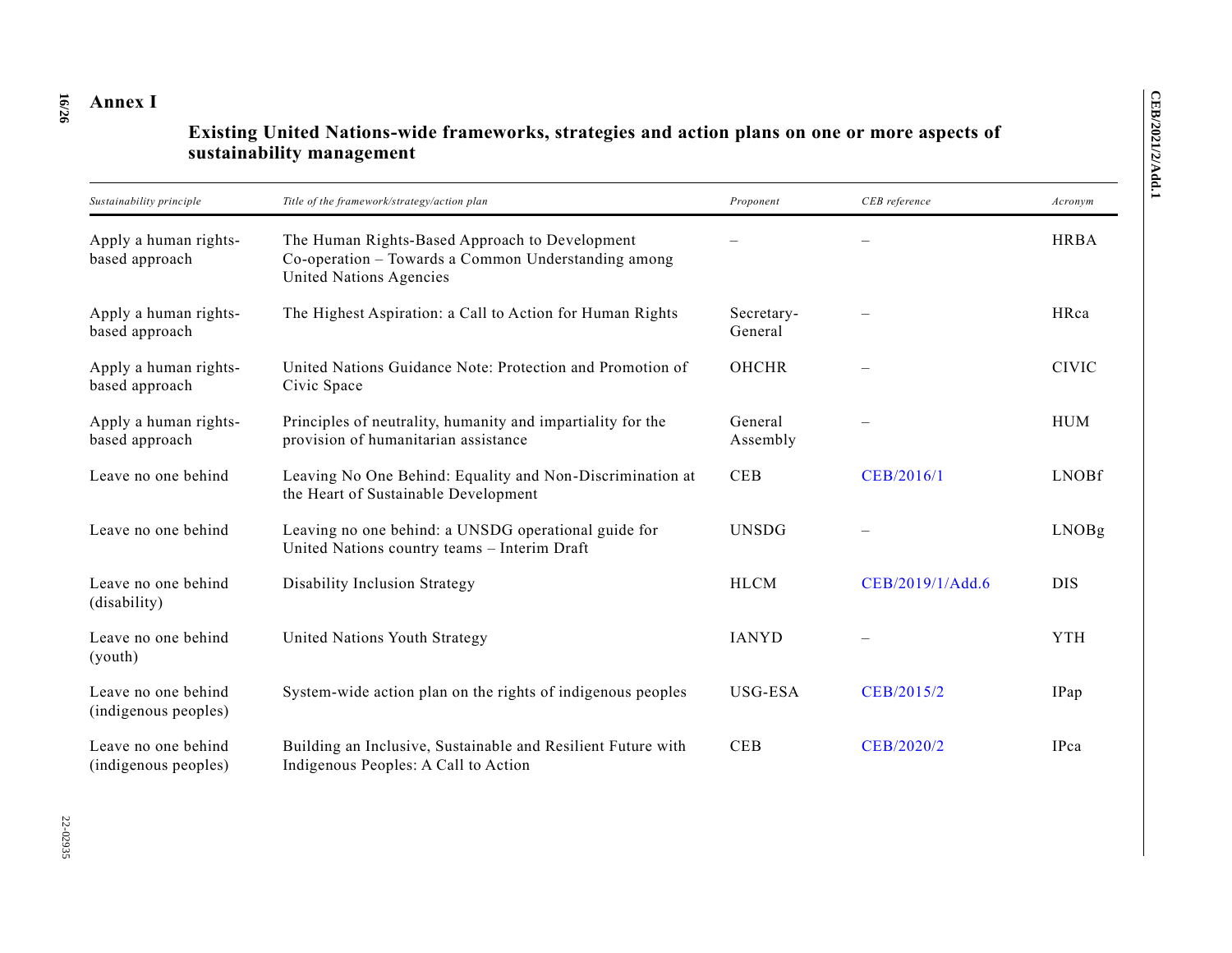| Sustainability principle                                  | Title of the framework/strategy/action plan                                                                                                           | Proponent                                        | CEB reference    | Acronym           |
|-----------------------------------------------------------|-------------------------------------------------------------------------------------------------------------------------------------------------------|--------------------------------------------------|------------------|-------------------|
| Leave no one behind<br>(migrants)                         | United Nations Network on Migration Workplan                                                                                                          | <b>United Nations</b><br>Network on<br>Migration |                  | <b>MIGR</b>       |
| Pursue gender equality<br>and the empowerment of<br>women | United Nations System-Wide Action Plan on Gender Equality<br>and the Empowerment of Women (SWAP 2.0)                                                  | UN-Women                                         | CEB/2012/1       | GENap             |
| Pursue gender equality<br>and the empowerment of<br>women | System-wide Strategy on Gender Parity                                                                                                                 | Secretary-<br>General                            |                  | GENpar            |
| Protect the health, safety<br>and security of all         | Core Principles for a healthier, safer and more respectful<br>United Nations workplace                                                                | <b>HLCM</b>                                      |                  | <b>HSR</b>        |
| Protect the health, safety<br>and security of all         | United Nations system workplace mental health and well-being<br>strategy                                                                              | <b>HLCM</b>                                      |                  | <b>MENT</b>       |
| Protect the health, safety<br>and security of all         | Special measures for protection from sexual exploitation and<br>abuse: a new approach                                                                 | Secretary-<br>General                            |                  | <b>PSEA</b>       |
| Protect the health, safety<br>and security of all         | United Nations system model policy on sexual harassment                                                                                               | <b>HLCM</b>                                      | CEB/2018/2       | <b>HARAS</b><br>S |
| Uphold labour rights                                      | Staff Regulations and Rules of the United Nations                                                                                                     | General<br>Assembly                              |                  | <b>STAFF</b>      |
| Protect and restore<br>biodiversity and<br>ecosystems     | Strategy for Sustainability Management in the United Nations<br>System 2020-2030 - Phase I: Environmental sustainability in<br>the area of management | UNEMG and<br><b>UNEP-SUN</b>                     | CEB/2019/3/Add.2 | SSM1              |
| Prevent pollution and<br>maximize resource<br>efficiency  |                                                                                                                                                       |                                                  |                  |                   |
| Take action on climate                                    |                                                                                                                                                       |                                                  |                  |                   |

22-02935 22-02935

change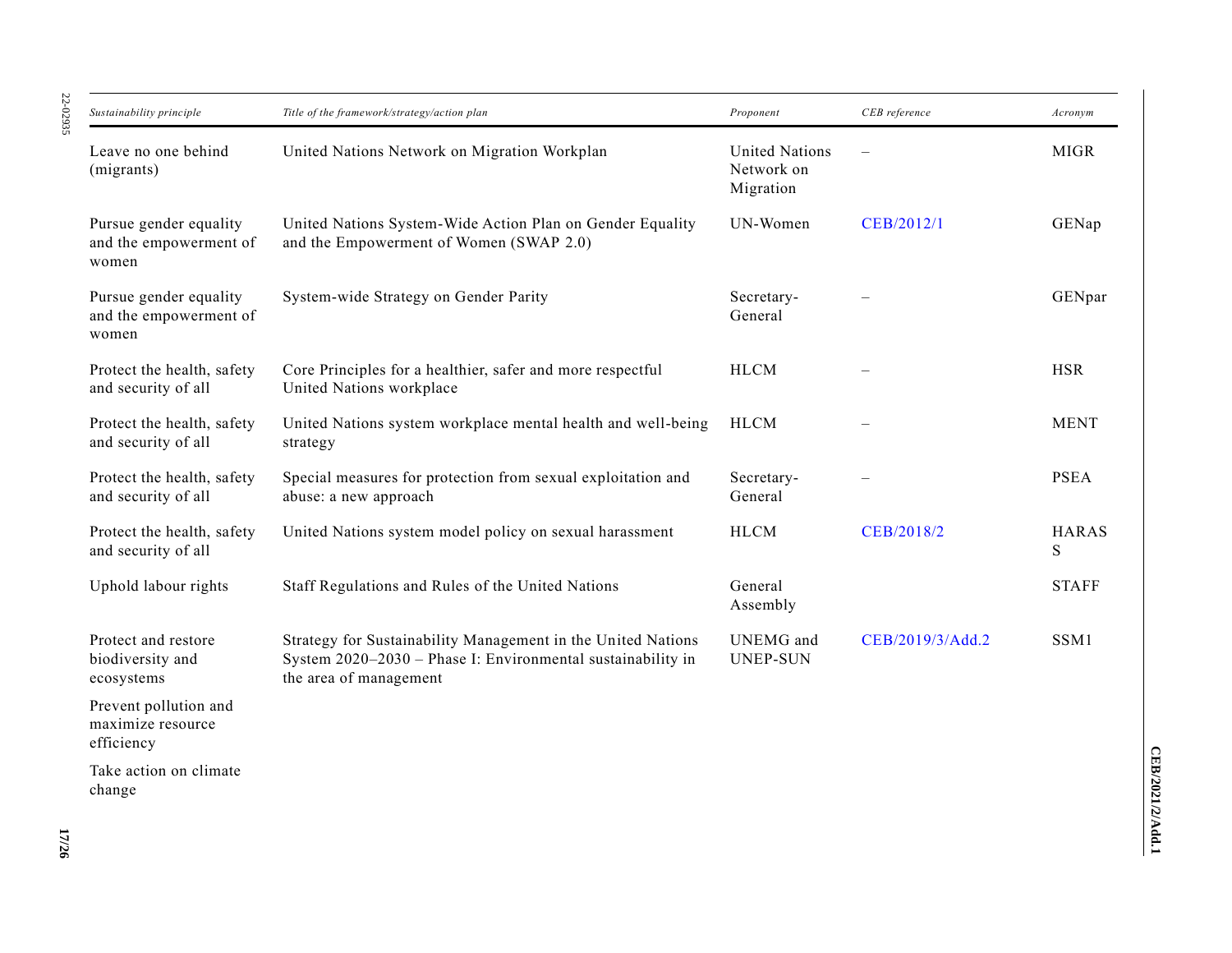| Sustainability principle                                           | Title of the framework/strategy/action plan                                                                                                                                    | Proponent             | CEB reference                   | Acronym      |
|--------------------------------------------------------------------|--------------------------------------------------------------------------------------------------------------------------------------------------------------------------------|-----------------------|---------------------------------|--------------|
| Protect and restore<br>biodiversity and<br>ecosystems              | A common approach to integrating biodiversity and nature-<br>based solutions for sustainable development into the United<br>Nations policy and programme planning and delivery | <b>CEB</b>            | CEB/2021/HLCP41/CRP.2ª          | <b>BIO</b>   |
| Protect and restore<br>biodiversity and<br>ecosystems              | System-wide framework of strategies on the environment for<br>the United Nations system                                                                                        | <b>UNEMG</b>          | CEB/2016/1                      | <b>SWSF</b>  |
| Prevent pollution and<br>maximize resource<br>efficiency           |                                                                                                                                                                                |                       |                                 |              |
| Take action on climate<br>change                                   |                                                                                                                                                                                |                       |                                 |              |
| Take action on climate<br>change                                   | Strategy for a climate-neutral United Nations                                                                                                                                  | CEB                   | EMG/AM.07/11, annex $1^b$ NEUTR |              |
| Take action on climate<br>change                                   | United Nations System Strategic Approach on Climate Change<br>Action                                                                                                           | <b>HLCP</b>           | CEB/2017/4/Add.1                | <b>CCA</b>   |
| Prevent conflict, reduce<br>disaster risk and foster<br>resilience | Adopting an analytical framework on risk and resilience: a<br>proposal for more proactive, coordinated and effective<br>United Nations action                                  | <b>CEB</b>            | CEB/2017/6                      | afRIRE       |
| Prevent conflict, reduce<br>disaster risk and foster<br>resilience | Secretary-General's prevention agenda                                                                                                                                          | Secretary-<br>General |                                 | <b>PREV</b>  |
| Prevent conflict, reduce<br>disaster risk and foster<br>resilience | United Nations Common Guidance on Helping Build Resilient<br>Societies                                                                                                         | <b>UNSDG</b>          |                                 | <b>RESIL</b> |
| Prevent conflict, reduce<br>disaster risk and foster<br>resilience | United Nations Plan of Action on Disaster Risk Reduction for<br>Resilience                                                                                                     | <b>UNDRR</b>          | $CEB/2016/4$ , annex V          | <b>DRR</b>   |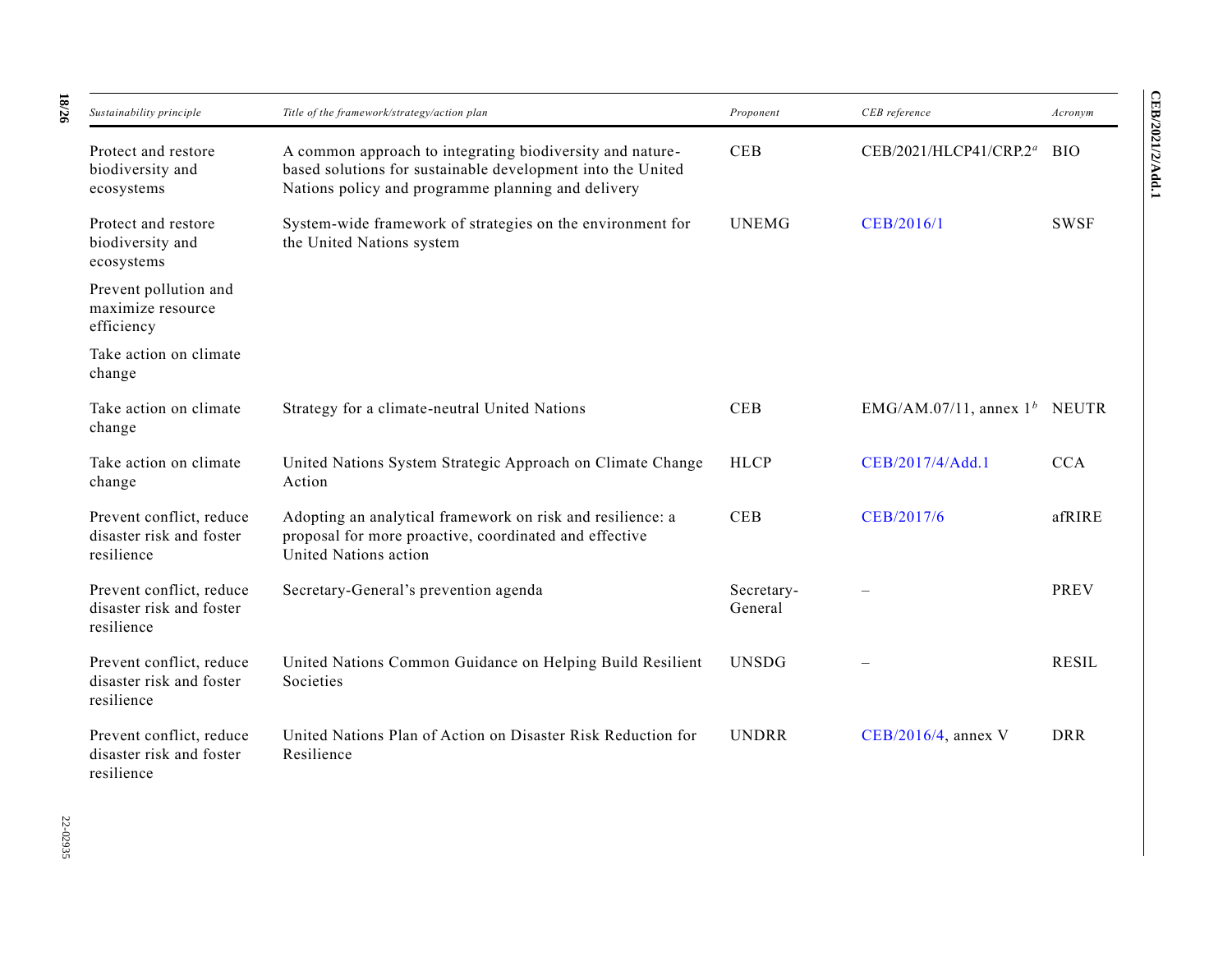| Sustainability principle                     | Title of the framework/strategy/action plan                                                                            | Proponent    | CEB reference    | Acronym      |
|----------------------------------------------|------------------------------------------------------------------------------------------------------------------------|--------------|------------------|--------------|
| Be transparent, inclusive<br>and accountable | Common Minimum Standards for Multi-stakeholder<br>Engagement in the United Nations Development Assistance<br>Framework | <b>UNSDG</b> |                  | <b>MSENG</b> |
| Be transparent, inclusive<br>and accountable | United Nations system leadership framework                                                                             | <b>HLCM</b>  | CEB/2017/1       | LEAD         |
| Be transparent, inclusive<br>and accountable | Management and Accountability Framework of the UN<br>Development and Resident Coordinator System                       | <b>UNSDG</b> |                  | MAF          |
| Multiple (mainly<br>programme functions)     | United Nations Sustainable Development Cooperation<br>Framework – Internal Guidance                                    | <b>UNSDC</b> |                  | <b>SDCF</b>  |
| Multiple (mainly<br>programme functions)     | Model Approach to Environmental and Social Standards for<br>United Nations Programming                                 | <b>UNEMG</b> |                  | maESS        |
| Multiple (in procurement)<br>only)           | United Nations Supplier Code of Conduct                                                                                | <b>HLCM</b>  |                  | <b>SCC</b>   |
| Multiple (in procurement)<br>only)           | Sustainable Procurement Indicators                                                                                     | <b>HLCM</b>  | CEB/2019/3/Add.2 | <b>SPRI</b>  |

*Abbreviations*: CEB, United Nations Chief Executives Board for Coordination; HLCM, High Level Committee on Management; HLCP, e High -level Committee on Programmes; IANYD, Interagency Network on Youth Development; OHCHR, Office of the United Nations High Commissioner for Human Rights; UNEMG, United Nations Environment Management Group; UNSDC, United Nations Sustainable Development Cooperation Framework; UNSDG, United Nations Sustainab le Development Group; UN-Women, United Nations Entity for Gender Equality and the Empowerment of Women; USG-ESA, Under-Secretary-General for Economic and Social Affairs.

*<sup>a</sup>* Available from [https://unemg.org/wp-content/uploads/2021/04/HLCP41-CRP.2-A-common-approach-to-integrating-biodiversity-and-nature-based-solutions\\_Rev-12-Apr-](https://unemg.org/wp-content/uploads/2021/04/HLCP41-CRP.2-A-common-approach-to-integrating-biodiversity-and-nature-based-solutions_Rev-12-Apr-2021.pdf)[2021.pdf.](https://unemg.org/wp-content/uploads/2021/04/HLCP41-CRP.2-A-common-approach-to-integrating-biodiversity-and-nature-based-solutions_Rev-12-Apr-2021.pdf)

*<sup>b</sup>* Available from [https://unemg.org/wp-content/uploads/2018/11/EMG07Report.pdf.](https://unemg.org/wp-content/uploads/2018/11/EMG07Report.pdf)

*Notes*:

The table includes frameworks, strategies and action plans that apply across the United Nations system. Not all have been endorsed by the United Nations Chief Executives Board for Coordination (CEB).

Single entities may have their own frameworks, strategies or action plans, but these are not included in the table.

The acronyms are not official acronyms but have been coined solely for use in annex II.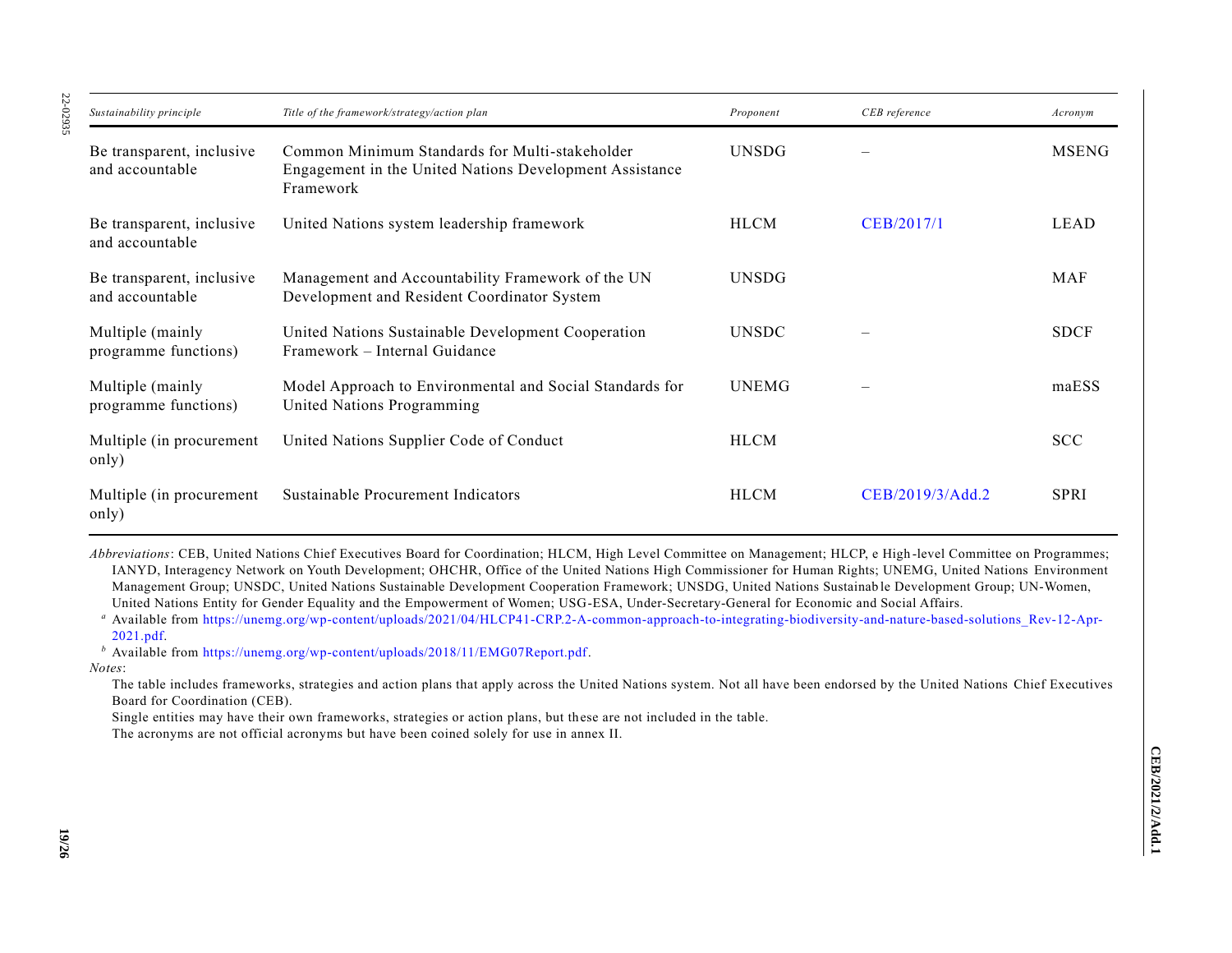#### **20 /26 Annex II**

# **Mapping of existing United Nations system-wide frameworks, strategies and action plans against the sustainability principles and functional areas described in phase II of the Strategy for Sustainability Management in the United Nations System, 2020–2030**

|                                                                             |                                                  |                          |                                                                   | Governance functions |                                                      |                                                                                                  |                                                                                                                        | Programme functions                                                                                                                  |                                                                                                  |                                                                                                      |            |                                                           |                          | Management functions                    |                                   |                                                           |
|-----------------------------------------------------------------------------|--------------------------------------------------|--------------------------|-------------------------------------------------------------------|----------------------|------------------------------------------------------|--------------------------------------------------------------------------------------------------|------------------------------------------------------------------------------------------------------------------------|--------------------------------------------------------------------------------------------------------------------------------------|--------------------------------------------------------------------------------------------------|------------------------------------------------------------------------------------------------------|------------|-----------------------------------------------------------|--------------------------|-----------------------------------------|-----------------------------------|-----------------------------------------------------------|
|                                                                             | Policy<br>and<br>Strategy                        | Organizational<br>set-up | Leadership                                                        | Enterprise<br>risk   | Performance<br>management management Reporting Audit |                                                                                                  |                                                                                                                        | Planning Implementation Monitoring Evaluation Facilities resources                                                                   |                                                                                                  |                                                                                                      |            | Human                                                     | Financial                | resources Procurement Travel            | Events                            | <b>Information</b><br>and<br>communications<br>technology |
| Apply a<br>human rights-<br>based<br>approach                               | HRca<br><b>CIVIC</b><br><b>HUM</b>               | <b>HUM</b>               | <b>LEAD</b><br><b>HUM</b>                                         |                      |                                                      | HRca<br><b>HRBA</b><br><b>SDCF</b><br>maESS                                                      | HRca<br><b>HRBA</b><br><b>CIVIC</b><br><b>SDCF</b><br>maESS<br><b>HUM</b>                                              | HRca<br><b>HRBA</b><br><b>CIVIC</b><br><b>SDCF</b><br>maESS<br><b>HUM</b>                                                            | HRca<br><b>HRBA</b><br><b>CIVIC</b><br><b>SDCF</b><br>maESS                                      | HRca<br><b>HRBA</b><br><b>SDCF</b><br>maESS                                                          |            | <b>STAFF</b><br><b>HUM</b>                                | <b>HUM</b>               | <b>SCC</b><br><b>SPRI</b>               |                                   | <b>CIVIC</b>                                              |
| Leave no one<br>behind                                                      | <b>LNOBf</b><br><b>DIS</b><br>IPap<br><b>HUM</b> | DIS<br>YTH<br><b>HUM</b> | <b>DIS</b><br>YTH<br>LEAD<br><b>HUM</b>                           |                      | <b>DIS</b><br><b>YTH</b>                             | <b>LNOBf</b><br><b>LNOBg</b><br><b>DIS</b><br>IPap<br><b>IPca</b><br>YTH<br><b>SDCF</b><br>maESS | <b>LNOBf</b><br>LNOBg<br><b>DIS</b><br>IPap<br><b>IPca</b><br>YTH<br><b>MIGR</b><br><b>SDCF</b><br>maESS<br><b>HUM</b> | <b>LNOBf</b><br><b>LNOBg</b><br><b>DIS</b><br><b>IPap</b><br><b>IPca</b><br>YTH<br><b>MIGR</b><br><b>SDCF</b><br>maESS<br><b>HUM</b> | <b>LNOBf</b><br><b>LNOBg</b><br>DIS<br><b>IPap</b><br><b>IPca</b><br>YTH<br><b>SDCF</b><br>maESS | LNOBf DIS<br><b>LNOBg</b><br><b>DIS</b><br>IPap<br><b>IPca</b><br><b>YTH</b><br><b>SDCF</b><br>maESS |            | <b>DIS</b><br>YTH<br><b>HUM</b>                           | <b>YTH</b><br><b>HUM</b> | <b>SCC</b><br><b>SPRI</b><br><b>DIS</b> | <b>DIS</b><br>IPap<br><b>IPca</b> | <b>LNOBf</b><br>YTH                                       |
| Pursue gender GENap GENap<br>equality and<br>the<br>empowerment<br>of women |                                                  |                          | <b>GENap</b><br><b>GENpar</b><br>LEAD                             |                      | <b>GENap</b><br><b>GENpar</b>                        | GENap GENF<br><b>SDCF</b><br>maESS                                                               | <b>GENap</b><br><b>SDCF</b><br>maESS                                                                                   | <b>GENap</b><br><b>SDCF</b><br>maESS                                                                                                 | <b>GENap</b><br><b>SDCF</b><br>maESS                                                             | <b>GENap</b><br><b>SDCF</b><br>maESS                                                                 |            | <b>GENap</b><br><b>GENpar</b>                             | <b>GENap SPRI</b>        |                                         |                                   |                                                           |
| Protect<br>health, safety<br>and security<br>of all                         | <b>HSR</b><br><b>PSEA</b>                        |                          | <b>MENT</b><br><b>HSR</b><br>LEAD<br><b>PSEA</b><br><b>HARASS</b> |                      |                                                      | maESS<br><b>PSEA</b>                                                                             | maESS                                                                                                                  | maESS<br><b>PSEA</b>                                                                                                                 | maESS                                                                                            | maESS                                                                                                | <b>HSR</b> | <b>MENT</b><br><b>HSR</b><br><b>PSEA</b><br><b>HARASS</b> | MENT SCC                 | <b>SPRI</b>                             |                                   |                                                           |
| Uphold labour<br>rights                                                     |                                                  | <b>STAFF</b>             | <b>STAFF</b><br>LEAD                                              |                      |                                                      | maESS                                                                                            | maESS                                                                                                                  | maESS                                                                                                                                | maESS                                                                                            | maESS                                                                                                |            | <b>STAFF</b>                                              |                          | <b>SCC</b><br><b>SPRI</b>               |                                   |                                                           |
| Protect and<br>restore<br>biodiversity<br>and<br>ecosystems                 | <b>SWSF</b>                                      |                          | LEAD                                                              | SSM1                 | SSM <sub>1</sub>                                     | SSM1<br><b>BIO</b><br><b>SDCF</b><br>maESS<br><b>SWSF</b>                                        | <b>BIO</b><br><b>SDCF</b><br>maESS<br><b>SWSF</b>                                                                      | <b>BIO</b><br><b>SDCF</b><br>maESS<br><b>SWSF</b>                                                                                    | <b>BIO</b><br><b>SDCF</b><br>maESS<br><b>SWSF</b>                                                | BIO<br><b>SDCF</b><br>maESS<br><b>SWSF</b>                                                           | SSM1       | SSM1                                                      | SSM1                     | SSM1<br><b>SPRI</b>                     | SSM1 SSM1 SSM1                    |                                                           |
| Prevent<br>pollution and<br>maximize<br>resource<br>efficiency              | <b>SWSF</b>                                      |                          | LEAD                                                              | SSM <sub>1</sub>     | SSM <sub>1</sub>                                     | SSM1<br>maESS<br>SWSF                                                                            | maESS<br>SWSF                                                                                                          | maESS<br><b>SWSF</b>                                                                                                                 | maESS<br><b>SWSF</b>                                                                             | maESS<br><b>SWSF</b>                                                                                 | SSM1 SSM1  |                                                           | SSM1                     | <b>SCC</b><br>SSM1<br><b>SPRI</b>       | SSM1 SSM1 SSM1                    |                                                           |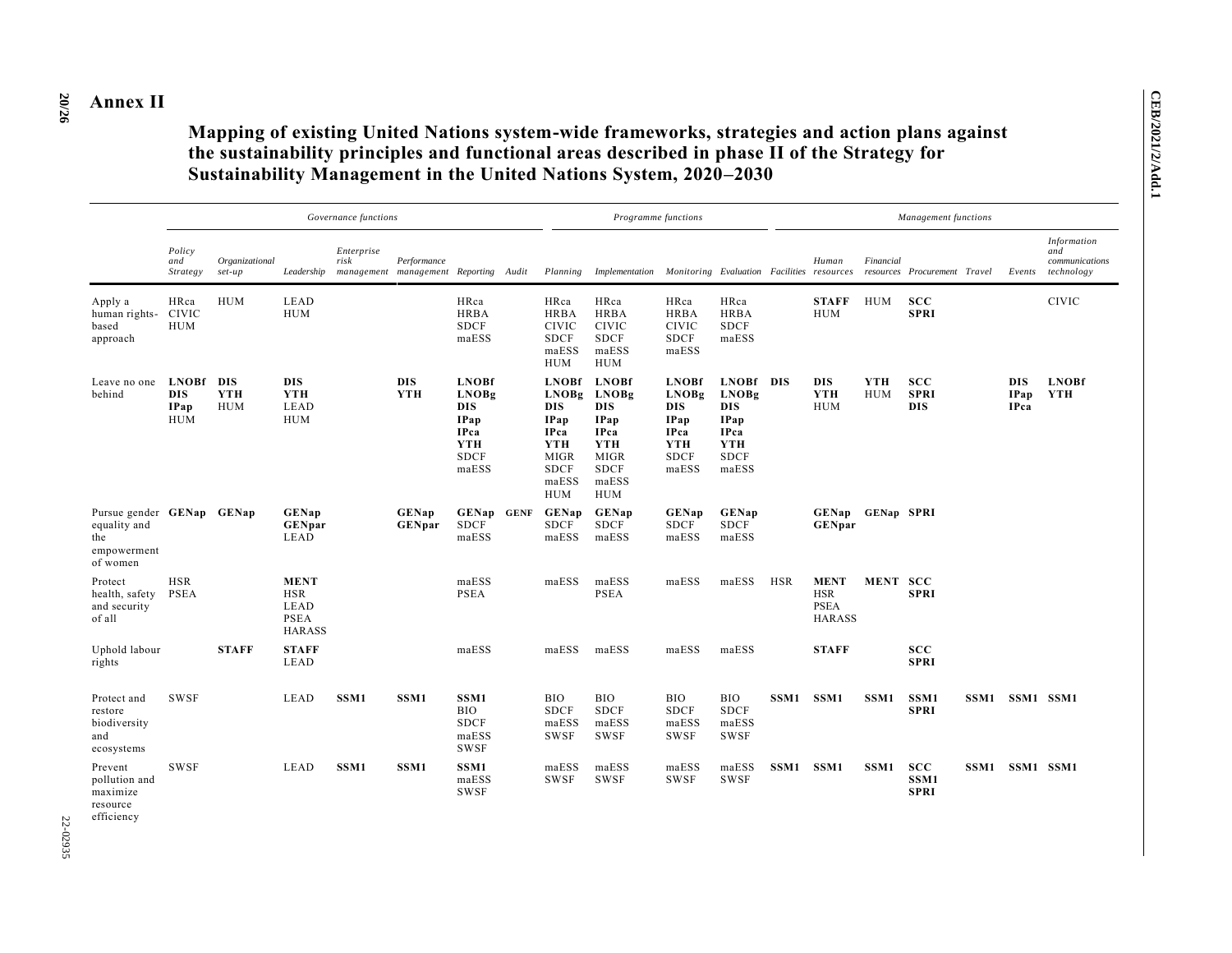| î, |  |
|----|--|

|                                                                             | Governance functions      |                          |            |                                                             |             | Programme functions                         |  |                                                     | Management functions                                               |                                             |                                           |                  |                              |                    |                              |      |           |                                                                  |
|-----------------------------------------------------------------------------|---------------------------|--------------------------|------------|-------------------------------------------------------------|-------------|---------------------------------------------|--|-----------------------------------------------------|--------------------------------------------------------------------|---------------------------------------------|-------------------------------------------|------------------|------------------------------|--------------------|------------------------------|------|-----------|------------------------------------------------------------------|
|                                                                             | Policy<br>and<br>Strategy | Organizational<br>set-up | Leadership | Enterprise<br>risk<br>management management Reporting Audit | Performance |                                             |  |                                                     | Planning Implementation Monitoring Evaluation Facilities resources |                                             |                                           |                  | Human                        | Financial          | resources Procurement Travel |      |           | <b>Information</b><br>and<br>communications<br>Events technology |
| Take action<br>on climate<br>change                                         | <b>CCA</b>                |                          | LEAD       | SSM1                                                        | SSM1        | SSM1<br>maESS<br><b>CCA</b>                 |  | maESS<br><b>CCA</b>                                 | maESS<br><b>CCA</b>                                                | maESS<br><b>CCA</b>                         | maESS<br><b>CCA</b>                       | SSM1             | SSM1                         | SSM1               | SSM1<br><b>SPRI</b>          | SSM1 | SSM1 SSM1 |                                                                  |
| Prevent<br>conflict,<br>reduce<br>disaster risk<br>and foster<br>resilience | <b>DRR</b><br><b>PREV</b> |                          |            |                                                             |             | <b>DRR</b>                                  |  | <b>DRR</b><br>afRIRE<br><b>PREV</b><br><b>RESIL</b> | <b>DRR</b><br>afRIRE<br>RESIL                                      | <b>DRR</b><br>afRIRE<br><b>RESIL</b>        | <b>DRR</b><br>afRIRE<br><b>RESIL</b>      | SSM <sub>1</sub> | <b>DRR</b><br>afRIRE<br>SSM1 | <b>DRR</b><br>SSM1 | SSM1                         | SSM1 |           | SSM1 PREV                                                        |
| Be<br>accountable<br>and<br>transparent                                     |                           |                          | LEAD       |                                                             |             | <b>MSENG</b><br><b>SDCF</b><br>maESS<br>MAF |  | <b>SDCF</b><br>maESS<br>MAF                         | <b>MSENG MSENG</b><br><b>SDCF</b><br>maESS<br>MAF                  | <b>MSENG</b><br><b>SDCF</b><br>maESS<br>MAF | MSENG SSM1<br><b>SDCF</b><br>maESS<br>MAF |                  | SSM1                         | SSM:               | SSM1<br><b>SPRI</b>          | SSM1 | SSM1 SSM1 |                                                                  |

*Notes*:

Acronyms as defined in annex 1.

Frameworks/strategies/action plans in **bold** include explicit commitments regarding the area in question. Frameworks/strategies/action plans not in bold only include guidance regarding the area in question and no explicit commitments.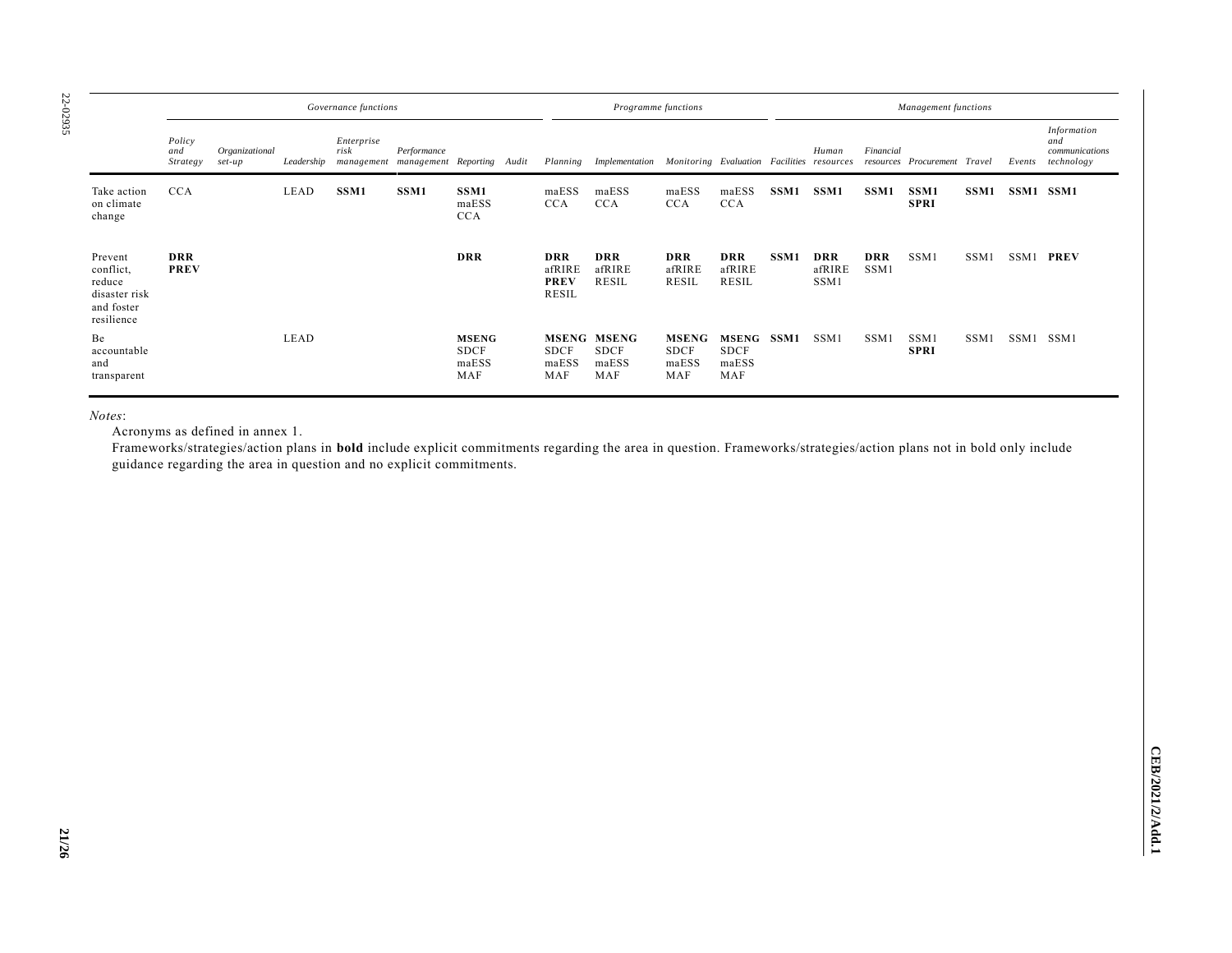# **Annex III Draft proposal for a scorecard to measure progress towards the suggested entity-level outputs**

The scorecard in the present annex is indicative and will be further developed and agreed d uring the implementation of the Strategy, as per the implementation plan described in section VI. As a result, the scorecard is not meant for adoption as part of the current phase II of the Strategy for Sustainability Management in the United Nations Syste m, 2020–2030.

Like other United Nations reporting systems, the proposed scorecard would allow entities to report their performance on the suggested entity-level outputs using a gradated five-point rating system:

- *Exceeds requirements*
- *Meets requirements*
- *Approaches requirements*
- *Missing*
- *Not applicable*

The tables below suggest milestones that could characterize the levels "Approaches requirements", "Meets requirements" and "Exceeds requirements" of each of the suggested entity-level outputs.

| 1. The entity is committed to mainstreaming environmental and social sustainability across all functions.                                                                                                                                                                                                    |                                                                                                                                                                                                                                                                                                                                                                                                                                                     |                                                                                                                                                                                                                                                                                                                                                                                                                                                       |  |  |  |  |  |
|--------------------------------------------------------------------------------------------------------------------------------------------------------------------------------------------------------------------------------------------------------------------------------------------------------------|-----------------------------------------------------------------------------------------------------------------------------------------------------------------------------------------------------------------------------------------------------------------------------------------------------------------------------------------------------------------------------------------------------------------------------------------------------|-------------------------------------------------------------------------------------------------------------------------------------------------------------------------------------------------------------------------------------------------------------------------------------------------------------------------------------------------------------------------------------------------------------------------------------------------------|--|--|--|--|--|
| Approaches requirements<br>The entity has a number of governance<br>documents (such as policies, guidelines,<br>frameworks) in place on environmental and<br>social sustainability. These governance<br>documents may be disconnected from each<br>other and may not cover all sustainability<br>principles. | Meets requirements<br>The entity has outlined a coherent vision for its<br>environmental and social sustainability in one or<br>more governance documents (such as policies,<br>guidelines, frameworks), covering all<br>sustainability principles and all functional areas.<br><b>AND</b><br>This is accompanied by an implementation plan<br>or plans and dedicated funding that cover all<br>sustainability principles and all functional areas. | Exceeds requirements<br>The entity has outlined a coherent vision for its<br>environmental and social sustainability in one or<br>more governance documents (such as policies,<br>guidelines, frameworks), covering all<br>sustainability principles and all functional areas.<br><b>AND</b><br>This is accompanied by an implementation plan<br>or plans and dedicated funding that cover all<br>sustainability principles and all functional areas. |  |  |  |  |  |
|                                                                                                                                                                                                                                                                                                              |                                                                                                                                                                                                                                                                                                                                                                                                                                                     | <b>AND</b>                                                                                                                                                                                                                                                                                                                                                                                                                                            |  |  |  |  |  |
|                                                                                                                                                                                                                                                                                                              |                                                                                                                                                                                                                                                                                                                                                                                                                                                     |                                                                                                                                                                                                                                                                                                                                                                                                                                                       |  |  |  |  |  |
|                                                                                                                                                                                                                                                                                                              |                                                                                                                                                                                                                                                                                                                                                                                                                                                     | The entity provides an update at least every two                                                                                                                                                                                                                                                                                                                                                                                                      |  |  |  |  |  |
|                                                                                                                                                                                                                                                                                                              |                                                                                                                                                                                                                                                                                                                                                                                                                                                     | years to its governing body or equivalent.                                                                                                                                                                                                                                                                                                                                                                                                            |  |  |  |  |  |

**22**

**/26**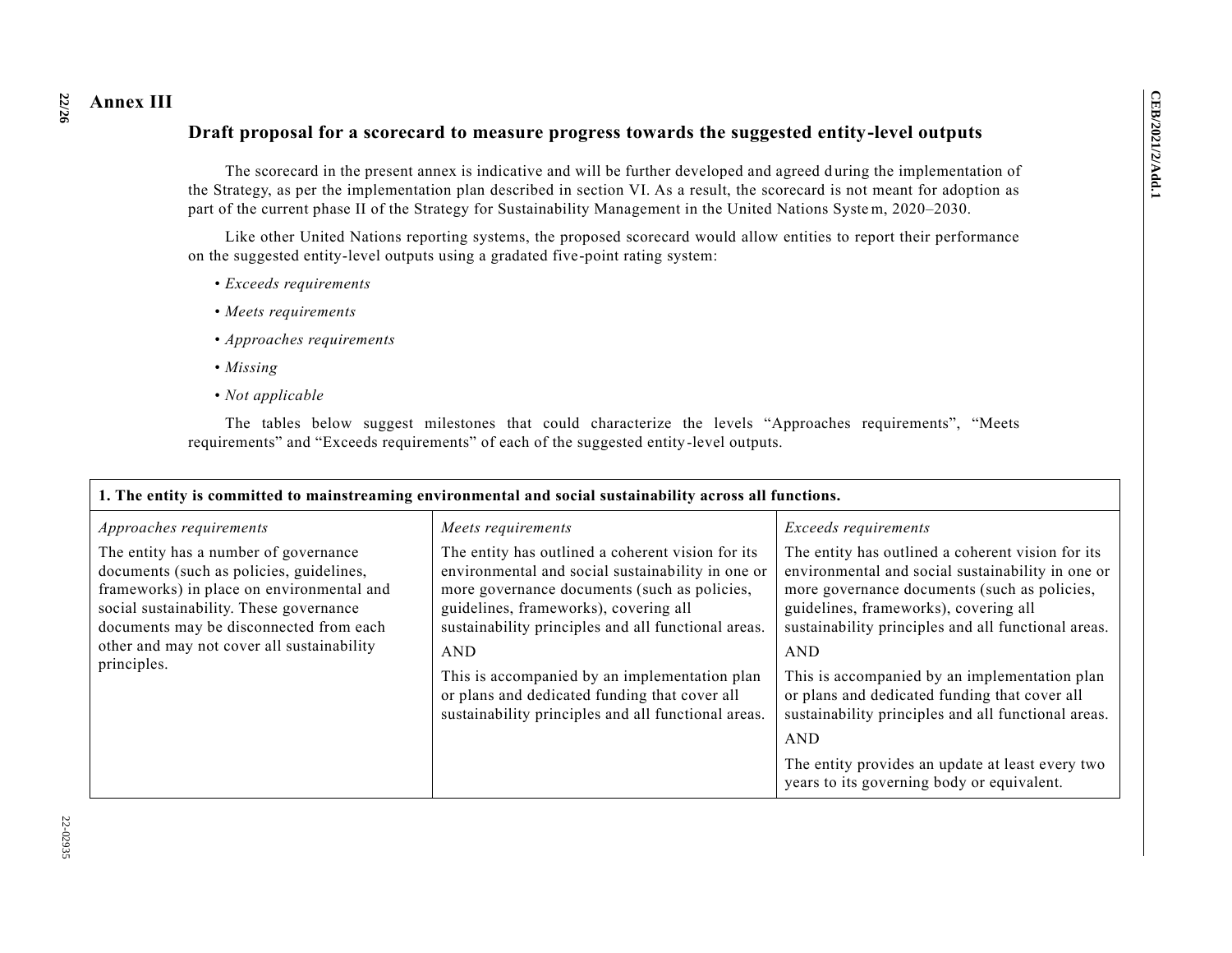22-02935 22-02935

| 2. The entity has defined environmental and social sustainability standards for its own work.                                                                                |                                                                                                                                                                            |                                                                                                                                                              |  |  |  |  |  |
|------------------------------------------------------------------------------------------------------------------------------------------------------------------------------|----------------------------------------------------------------------------------------------------------------------------------------------------------------------------|--------------------------------------------------------------------------------------------------------------------------------------------------------------|--|--|--|--|--|
| Approaches requirements                                                                                                                                                      | Meets requirements                                                                                                                                                         | Exceeds requirements                                                                                                                                         |  |  |  |  |  |
| The entity has sustainability standards. The<br>standards may not cover all sustainability<br>principles and may not be applicable to all<br>functional areas of the entity. | The entity has environmental and social<br>standards, covering all sustainability principles.<br>The standards may be differentiated per<br>functional area. <sup>31</sup> | The entity has environmental and social<br>standards, covering all sustainability principles.<br>The standards may be differentiated per<br>functional area. |  |  |  |  |  |
|                                                                                                                                                                              | AND                                                                                                                                                                        | AND                                                                                                                                                          |  |  |  |  |  |
|                                                                                                                                                                              | The standards come with key performance<br>indicators and targets for each of the areas of<br>sustainability.                                                              | The standards come with key performance<br>indicators and targets for each of the areas of<br>sustainability.                                                |  |  |  |  |  |
|                                                                                                                                                                              |                                                                                                                                                                            | <b>AND</b>                                                                                                                                                   |  |  |  |  |  |
|                                                                                                                                                                              |                                                                                                                                                                            | The standards, indicators and targets are<br>reviewed periodically and updated as necessary.                                                                 |  |  |  |  |  |

| 3. The entity has a mechanism in place for the comprehensive tracking of, and public reporting on its environmental and social performance.                                                                                                                                          |                                                                                                                                                                                                                                                             |                                                                                                                                                                                                                                                                                                                                                                                 |  |  |  |  |  |
|--------------------------------------------------------------------------------------------------------------------------------------------------------------------------------------------------------------------------------------------------------------------------------------|-------------------------------------------------------------------------------------------------------------------------------------------------------------------------------------------------------------------------------------------------------------|---------------------------------------------------------------------------------------------------------------------------------------------------------------------------------------------------------------------------------------------------------------------------------------------------------------------------------------------------------------------------------|--|--|--|--|--|
| Approaches requirements<br>The entity reports periodically and transparently<br>on its performance in some areas of<br>environmental and social sustainability. This<br>reporting may not cover all areas of<br>environmental and social sustainability, or all<br>functional areas. | Meets requirements<br>The entity reports annually and transparently on<br>its performance in all areas of environmental<br>and social sustainability and all functional<br>areas, in a comprehensive manner, in both<br>qualitative and quantitative terms. | <i>Exceeds requirements</i><br>The entity reports annually and transparently on<br>its performance in all areas of environmental<br>and social sustainability and all functional<br>areas, in a comprehensive manner, in both<br>qualitative and quantitative terms.<br><b>AND</b><br>The qualitative and quantitative data is used in<br>an annual meta-analysis to assess the |  |  |  |  |  |
|                                                                                                                                                                                                                                                                                      |                                                                                                                                                                                                                                                             | performance of the organization over time.                                                                                                                                                                                                                                                                                                                                      |  |  |  |  |  |

<sup>31</sup> The *Model Approach to Environmental and Social Standards in United Nations Programming* (available from [https://unemg.org/modelapproach/\)](https://unemg.org/modelapproach/) can serve as a reference, in particular for standards in projects/programmes.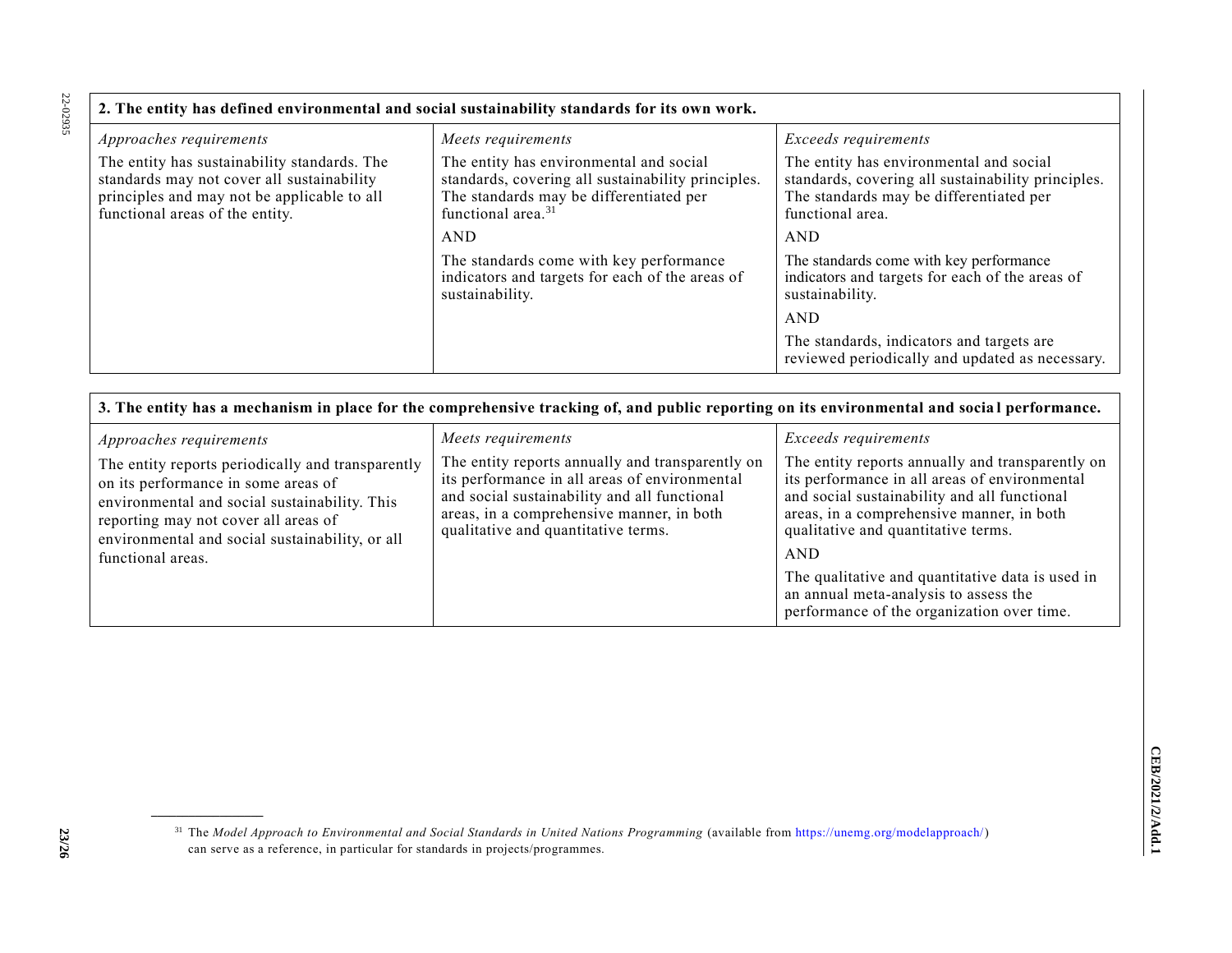**24 /26**

| 4. The entity has procedures in place to ensure the mainstreaming of environmental and social sustainability across its programming.                        |                                                                                                                                                                                                                                                                                                                                                                                                             |                                                                                                                                                                                                                                                                                                                                                                                                                                                                                                     |  |  |  |  |  |
|-------------------------------------------------------------------------------------------------------------------------------------------------------------|-------------------------------------------------------------------------------------------------------------------------------------------------------------------------------------------------------------------------------------------------------------------------------------------------------------------------------------------------------------------------------------------------------------|-----------------------------------------------------------------------------------------------------------------------------------------------------------------------------------------------------------------------------------------------------------------------------------------------------------------------------------------------------------------------------------------------------------------------------------------------------------------------------------------------------|--|--|--|--|--|
| Approaches requirements                                                                                                                                     | Meets requirements                                                                                                                                                                                                                                                                                                                                                                                          | <i>Exceeds requirements</i>                                                                                                                                                                                                                                                                                                                                                                                                                                                                         |  |  |  |  |  |
| The entity has procedures in place to check that<br>the design and implementation of<br>projects/programmes does not cause<br>environmental or social harm. | The entity has built procedures into each stage<br>of the programme cycle (design, management,<br>monitoring, evaluation) to ensure that its<br>projects/programmes comply, at all times, with<br>the entity's environmental and social standards.<br>These procedures have been checked for<br>alignment with the Model Approach to<br>Environmental and Social Standards in United<br>Nation Programming. | The entity has built procedures into each stage<br>of the programme cycle (design, management,<br>monitoring, evaluation) to ensure that its<br>projects/programmes comply, at all times, with<br>the entity's environmental and social standards.<br>These procedures have been checked for<br>alignment with the Model Approach to<br>Environmental and Social Standards in United<br>Nations Programming.<br><b>AND</b><br>The procedures are reviewed periodically and<br>updated as necessary. |  |  |  |  |  |

| 5. The entity has procedures in place to ensure that its implementing partners adhere to its environmental and social standards when<br>delivering United Nations programming. |                                                                                                                                                                                 |                                                                                                                                                                                |  |
|--------------------------------------------------------------------------------------------------------------------------------------------------------------------------------|---------------------------------------------------------------------------------------------------------------------------------------------------------------------------------|--------------------------------------------------------------------------------------------------------------------------------------------------------------------------------|--|
| Approaches requirements                                                                                                                                                        | Meets requirements                                                                                                                                                              | Exceeds requirements                                                                                                                                                           |  |
| The entity has built some requirements on<br>environmental and social sustainability into its<br>agreements with implementing partners.                                        | The entity has an approach, framework or<br>procedures in place that lay out how<br>implementing partners are expected to adhere to<br>its environmental and social standards.  | The entity has an approach, framework or<br>procedures in place that lay out how<br>implementing partners are expected to adhere to<br>its environmental and social standards. |  |
|                                                                                                                                                                                | <b>AND</b>                                                                                                                                                                      | AND                                                                                                                                                                            |  |
|                                                                                                                                                                                | Agreements with implementing partners clearly<br>outline the roles and responsibilities of all<br>parties in complying with the entity's<br>environmental and social standards. | Agreements with implementing partners clearly<br>outline the roles of all parties in complying with<br>the entity's environmental and social standards.<br><b>AND</b>          |  |
|                                                                                                                                                                                |                                                                                                                                                                                 | The entity proactively seeks to build the<br>capacities of the implementing partners to<br>comply with its environmental and social<br>standards.                              |  |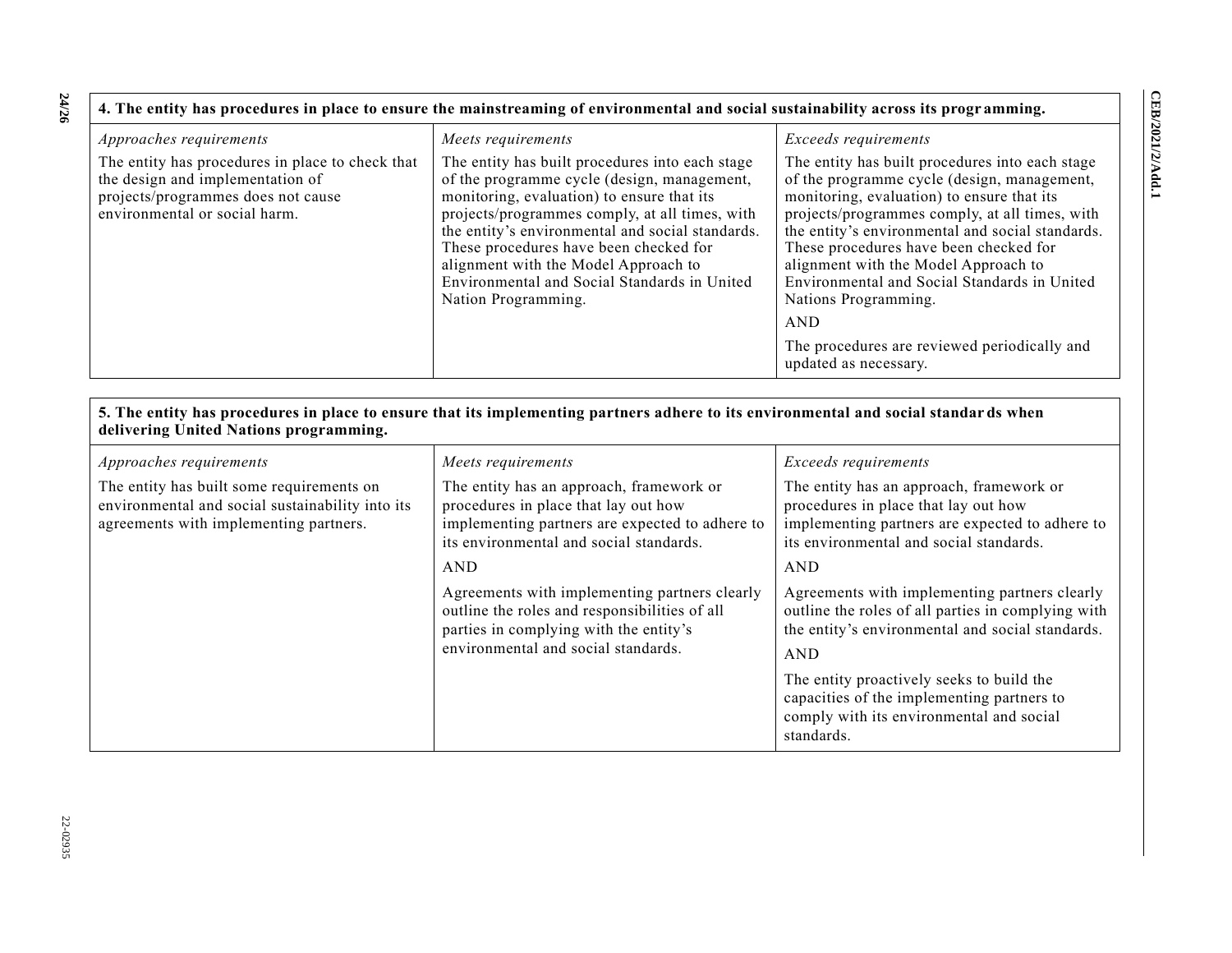22-02935 22-02935

| 6. The entity has procedures in place to ensure that primary suppliers apply the environmental and social standards of the United Nations. <sup>32</sup>                                                                                                                                                                                                                                                                                                                                                                                                                              |                                                                                                                                                                                                                                                                                                                                                                                                 |                                                                                                                                                                                                                                                                                                                                                                                                                                                                                                                                                                                                 |  |
|---------------------------------------------------------------------------------------------------------------------------------------------------------------------------------------------------------------------------------------------------------------------------------------------------------------------------------------------------------------------------------------------------------------------------------------------------------------------------------------------------------------------------------------------------------------------------------------|-------------------------------------------------------------------------------------------------------------------------------------------------------------------------------------------------------------------------------------------------------------------------------------------------------------------------------------------------------------------------------------------------|-------------------------------------------------------------------------------------------------------------------------------------------------------------------------------------------------------------------------------------------------------------------------------------------------------------------------------------------------------------------------------------------------------------------------------------------------------------------------------------------------------------------------------------------------------------------------------------------------|--|
| Approaches requirements                                                                                                                                                                                                                                                                                                                                                                                                                                                                                                                                                               | Meets requirements                                                                                                                                                                                                                                                                                                                                                                              | Exceeds requirements                                                                                                                                                                                                                                                                                                                                                                                                                                                                                                                                                                            |  |
| The entity is compliant with the commitments of<br>Phase I of the Strategy for Sustainability<br>Management on procurement, including the<br>commitments to:<br>- develop policies and guidance to integrate<br>sustainability considerations (e.g. circular<br>procurement, innovation, phase-outs, gender<br>and diversity, disability and inclusion, human<br>rights) in its procurement cycle;<br>monitor, and publicly report on the inclusion<br>of sustainability considerations in the entity's<br>tenders, based on the sustainable<br>procurement indicators. <sup>33</sup> | The entity is compliant with the commitments<br>of Phase I of the Strategy for Sustainability<br>Management on procurement.<br><b>AND</b><br>The entity has an approach, framework, or<br>procedures in place that lay out how primary<br>suppliers are expected to adhere to the<br>environmental and social standards of the entity<br>and/or the United Nations Supplier Code of<br>Conduct. | The entity is compliant with the commitments<br>of Phase I of the Strategy for Sustainability<br>Management on procurement.<br>AND<br>The entity has an approach, framework, or<br>procedures in place that lay out how primary<br>suppliers are expected to adhere to the<br>environmental and social standards of the entity<br>and/or the United Nations Supplier Code of<br>Conduct.<br><b>AND</b><br>The entity has an approach or procedures in<br>place to monitor the compliance of primary<br>suppliers with the entity's standards and/or<br>United Nations Supplier Code of Conduct. |  |

| 7. The entity has procedures in place to evaluate and continually improve its environmental and social sustainability.                                                                  |                                                                                                                                                                                                                                                                         |                                                                                                                                                                     |  |
|-----------------------------------------------------------------------------------------------------------------------------------------------------------------------------------------|-------------------------------------------------------------------------------------------------------------------------------------------------------------------------------------------------------------------------------------------------------------------------|---------------------------------------------------------------------------------------------------------------------------------------------------------------------|--|
| <i>Approaches requirements</i>                                                                                                                                                          | Meets requirements                                                                                                                                                                                                                                                      | <i>Exceeds requirements</i>                                                                                                                                         |  |
| The entity is compliant with the commitment of<br>Phase I of the Strategy for Sustainability<br>Management that an environmental management<br>system is approved by senior management. | The entity has one or more procedures in place<br>for the evaluation of its sustainability<br>performance and for adaptive learning, covering<br>all areas of sustainability across all functions.<br>The procedure $(s)$ may be differentiated per<br>functional area. | The entity has a unified system in place for the<br>evaluation of sustainability performance and for<br>adaptive learning, covering all areas of<br>sustainability. |  |

<sup>&</sup>lt;sup>32</sup> The entity-level output 6 and related milestones will be further discussed and agreed in the relevant networks and working groups of the High-Level Committee on Management.

<sup>33</sup> *Sustainable Procurement Indicators*, High-Level Committee on Management – Procurement Network.